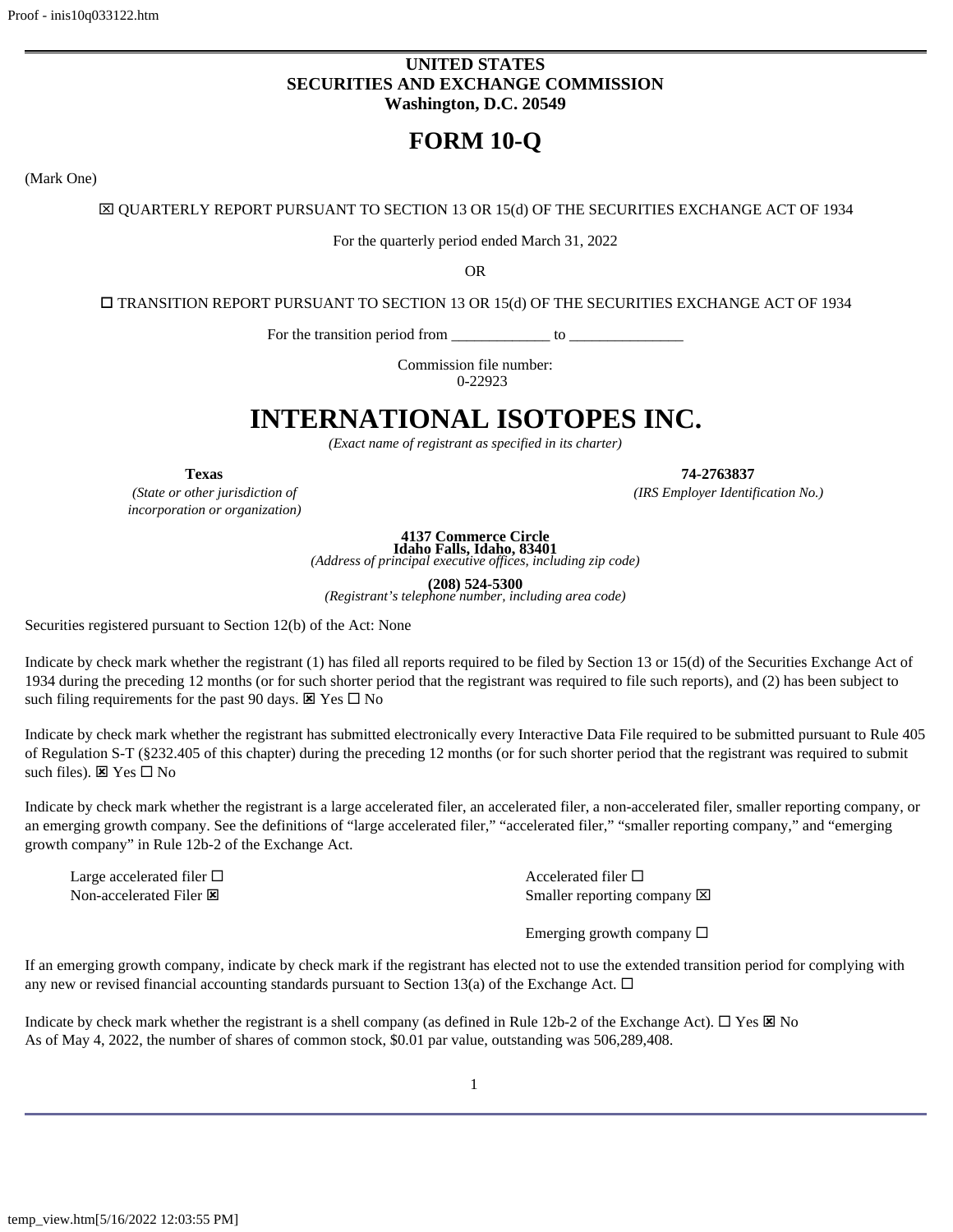# **INTERNATIONAL ISOTOPES INC. FORM 10-Q For The Quarter Ended March 31, 2022**

# **TABLE OF CONTENTS**

# **PART I – FINANCIAL INFORMATION**

| Item 1. | <b>Financial Statements</b>                                                                                           |    |
|---------|-----------------------------------------------------------------------------------------------------------------------|----|
|         | Unaudited Condensed Consolidated Balance Sheets at March 31, 2022 and December 31, 2021                               |    |
|         | Unaudited Condensed Consolidated Statements of Operations for the Three Months Ended March 31, 2022 and 2021          |    |
|         | Unaudited Condensed Consolidated Statements of Cash Flows for the Three Months Ended March 31, 2022 and 2021          |    |
|         | Unaudited Statement of Reconciliation of Stockholder's (Deficit) Equity for the Three Months Ended March 31, 2022 and |    |
|         | 2021                                                                                                                  | 6  |
|         | <b>Notes to Unaudited Condensed Consolidated Financial Statements</b>                                                 |    |
| Item 2. | <u>Management's Discussion and Analysis of Financial Condition and Results of Operations</u>                          | 16 |
| Item 4. | <b>Controls and Procedures</b>                                                                                        | 22 |
|         |                                                                                                                       |    |
|         | <b>PART II - OTHER INFORMATION</b>                                                                                    |    |
|         |                                                                                                                       |    |

|                   | Item 1. Legal Proceedings                                           |    |
|-------------------|---------------------------------------------------------------------|----|
|                   | Item 1A. Risk Factors                                               | 22 |
|                   | Item 2. Unregistered Sales of Equity Securities and Use of Proceeds | 22 |
| Item 6.           | <b>Exhibits</b>                                                     | 23 |
| <b>Signatures</b> |                                                                     | 24 |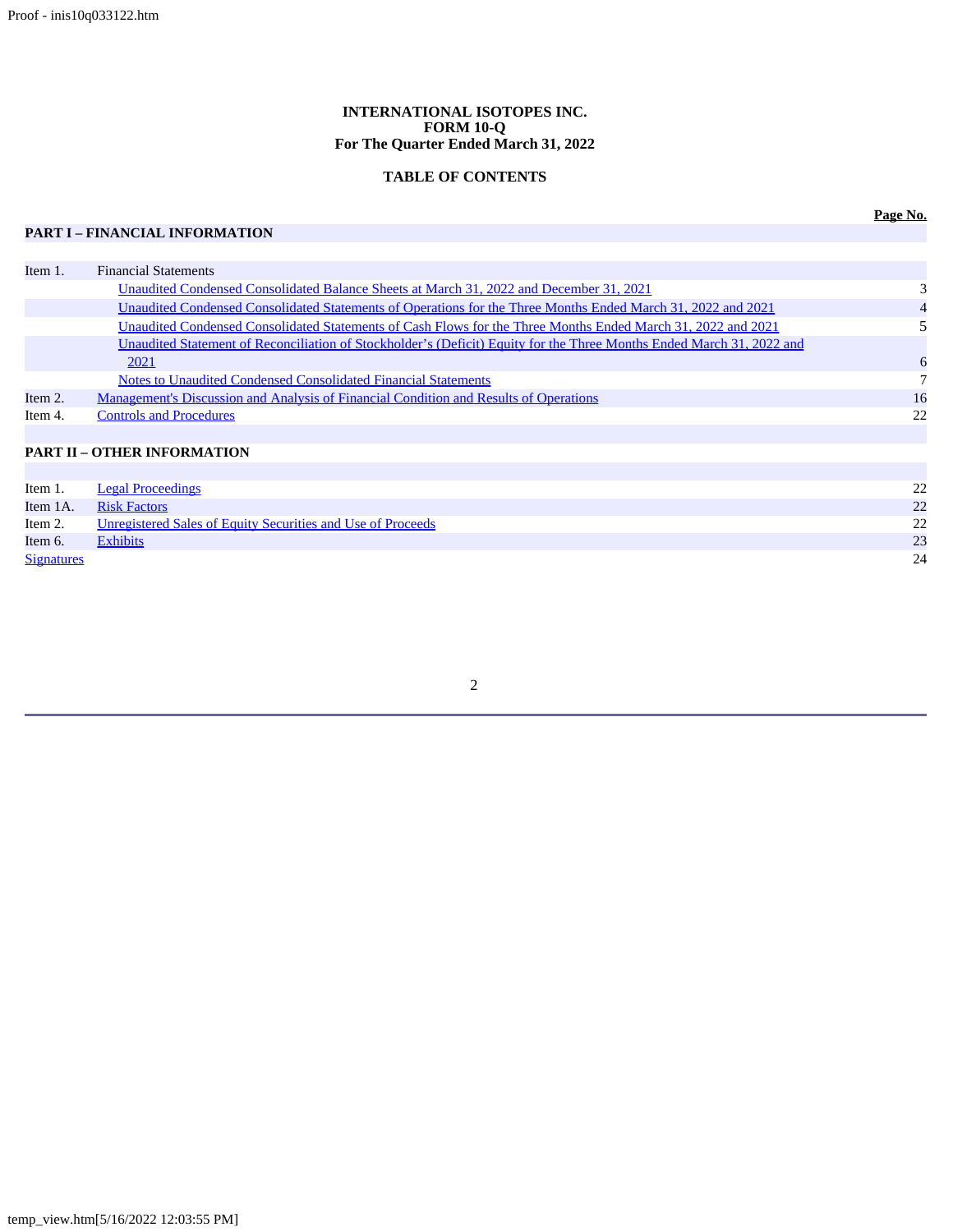# **INTERNATIONAL ISOTOPES INC. AND SUBSIDIARIES Condensed Consolidated Balance Sheets (Unaudited)**

<span id="page-2-0"></span>

|                                                                                                                                          |      | March 31,     |    | December 31,    |  |
|------------------------------------------------------------------------------------------------------------------------------------------|------|---------------|----|-----------------|--|
|                                                                                                                                          |      | 2022          |    | 2021            |  |
| Assets<br><b>Current</b> assets                                                                                                          |      |               |    |                 |  |
| Cash and cash equivalents                                                                                                                | \$   | 3,136,639     | \$ | 474,851         |  |
| Accounts receivable                                                                                                                      |      | 1,464,327     |    | 853,675         |  |
| Inventories                                                                                                                              |      | 889,155       |    | 924,775         |  |
| Prepaids and other current assets                                                                                                        |      | 792,499       |    | 1,004,423       |  |
| Total current assets                                                                                                                     |      | 6,282,620     |    | 3,257,724       |  |
|                                                                                                                                          |      |               |    |                 |  |
| Long-term assets                                                                                                                         |      |               |    |                 |  |
| Restricted cash                                                                                                                          |      | 830,763       |    | 830,752         |  |
| Property, plant and equipment, net                                                                                                       |      | 2,076,988     |    | 4,299,937       |  |
| Capitalized lease disposal costs, net                                                                                                    |      | 242,092       |    | 246,748         |  |
| Financing lease right-of-use asset                                                                                                       |      | 17,129        |    | 18,631          |  |
| Operating lease right-of-use asset                                                                                                       |      | 2,400,751     |    | 2,429,622       |  |
| Goodwill                                                                                                                                 |      | 1,384,255     |    | 1,384,255       |  |
| Patents and other intangibles, net                                                                                                       |      | 3,818,540     |    | 3,859,473       |  |
| Total long-term assets                                                                                                                   |      | 10,770,518    |    | 13,069,418      |  |
| Total assets                                                                                                                             | $\$$ | 17,053,138    | \$ | 16,327,142      |  |
|                                                                                                                                          |      |               |    |                 |  |
| Liabilities and Stockholders' Equity<br><b>Current liabilities</b>                                                                       |      |               |    |                 |  |
| Accounts payable                                                                                                                         | \$   | 914,094       | \$ | 1,424,028       |  |
| Accrued liabilities                                                                                                                      |      | 959,752       |    | 1,189,165       |  |
| Unearned revenue                                                                                                                         |      | 953,895       |    | 907,953         |  |
| Current portion of operating lease right-of-use liability                                                                                |      | 125,094       |    | 121,069         |  |
| Current portion of financing lease liability                                                                                             |      | 8,742         |    | 8,542           |  |
| Current portion of related party notes payable, net of debt discount                                                                     |      | 807,802       |    | 993,735         |  |
| Current installments of notes payable                                                                                                    |      | 48,980        |    | 290,017         |  |
| Current portion of mandatorily redeemable preferred stock, net of debt discount                                                          |      | 4,738,000     |    |                 |  |
| Total current liabilities                                                                                                                |      | 8,556,359     |    | 4,934,509       |  |
|                                                                                                                                          |      |               |    |                 |  |
| Long-term liabilities                                                                                                                    |      |               |    |                 |  |
| Accrued long-term liabilities                                                                                                            |      | 140,625       |    |                 |  |
| Related party notes payable, net of current portion                                                                                      |      | 620,000       |    | 620,000         |  |
| Notes payable, net of current portion                                                                                                    |      | 54,646        |    | 57,769          |  |
| Asset retirement obligation                                                                                                              |      | 904,402       |    | 892,086         |  |
| Financing lease liability, net of current portion                                                                                        |      | 6,084         |    | 8,346           |  |
| Operating lease right-of-use liability, net of current portion                                                                           |      | 2,331,748     |    | 2,363,815       |  |
| Mandatorily redeemable convertible preferred stock, net of current portion and<br>discount                                               |      |               |    | 4,719,822       |  |
| Total long-term liabilities                                                                                                              |      | 4,057,505     |    | 8,661,838       |  |
| <b>Total liabilities</b>                                                                                                                 |      | 12,613,864    |    | 13,596,347      |  |
|                                                                                                                                          |      |               |    |                 |  |
| Stockholders' equity                                                                                                                     |      |               |    |                 |  |
| Common stock, \$0.01 par value; 750,000,000 shares authorized; 506,237,443 and<br>502,584,176 shares issued and outstanding respectively |      | 5,062,374     |    | 5,025,842       |  |
| Additional paid in capital                                                                                                               |      | 124,885,936   |    | 124,469,034     |  |
| Accumulated deficit                                                                                                                      |      | (125,509,036) |    | (126, 764, 081) |  |
| Total equity                                                                                                                             |      | 4,439,274     |    | 2,730,795       |  |
| Total liabilities and stockholders' equity                                                                                               |      |               |    |                 |  |
|                                                                                                                                          | \$   | 17,053,138    | \$ | 16,327,142      |  |

See accompanying notes to Condensed consolidated financial statements.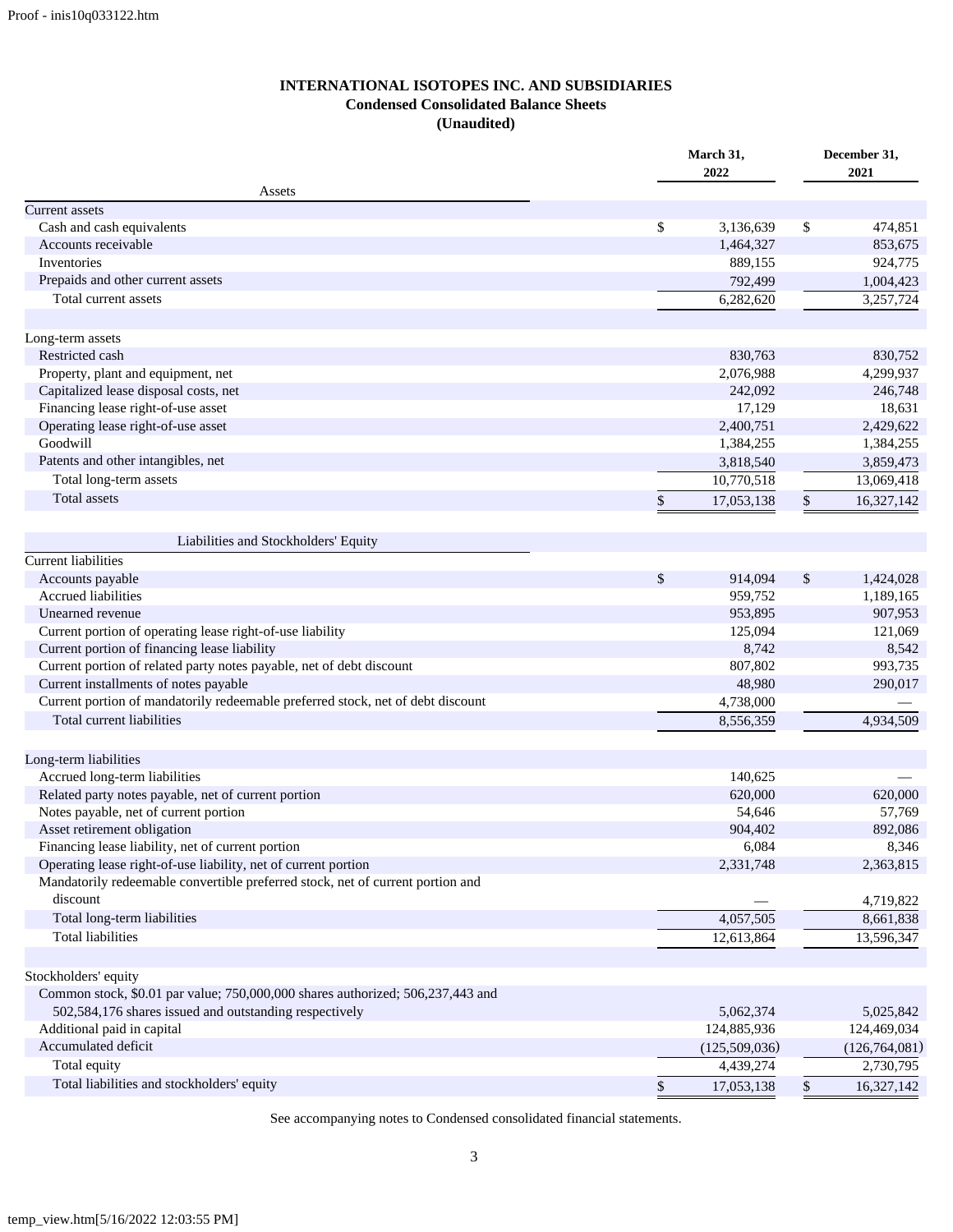# **INTERNATIONAL ISOTOPES INC. AND SUBSIDIARIES Unaudited Condensed Consolidated Statements of Operations**

|                                                               |                 | Three months ended March 31, |
|---------------------------------------------------------------|-----------------|------------------------------|
|                                                               | 2022            | 2021                         |
| Sale of product                                               | \$<br>2,807,441 | $\mathcal{S}$<br>1,992,512   |
| Cost of product                                               | 1,130,698       | 831,354                      |
| Gross profit                                                  | 1,676,743       | 1,161,158                    |
| Operating costs and expenses:                                 |                 |                              |
| Salaries and contract labor                                   | 933,249         | 668,520                      |
| General, administrative and consulting                        | 913,123         | 905,929                      |
| Research and development                                      | 206,414         | 37,237                       |
| Total operating expenses                                      | 2,052,786       | 1,611,686                    |
| Net operating loss                                            | (376, 043)      | (450, 528)                   |
| Other income (expense):                                       |                 |                              |
| Other income                                                  | 1,802,800       | 143,120                      |
| Interest income                                               | 45              | 35                           |
| Interest expense                                              | (171, 757)      | (198,291)                    |
| Total other income (expense)                                  | 1,631,088       | (55, 136)                    |
| Net income (loss)                                             | 1,255,045       | (505, 664)                   |
| Income attributable to noncontrolling interest                |                 | 95,488                       |
| Net income (loss) attributable to International Isotopes Inc. | \$<br>1,255,045 | $\mathbb{S}$<br>(601, 152)   |
| Net income per common share - basic:                          | \$              | $\$$                         |
| Net income per common share - diluted:                        | \$              | \$                           |
| Weighted average common shares outstanding - basic            | 503,472,428     | 453,449,720                  |
| Weighted average common shares outstanding - diluted          |                 |                              |
|                                                               | 509,768,082     | 453,449,720                  |

See accompanying notes to Condensed consolidated financial statements.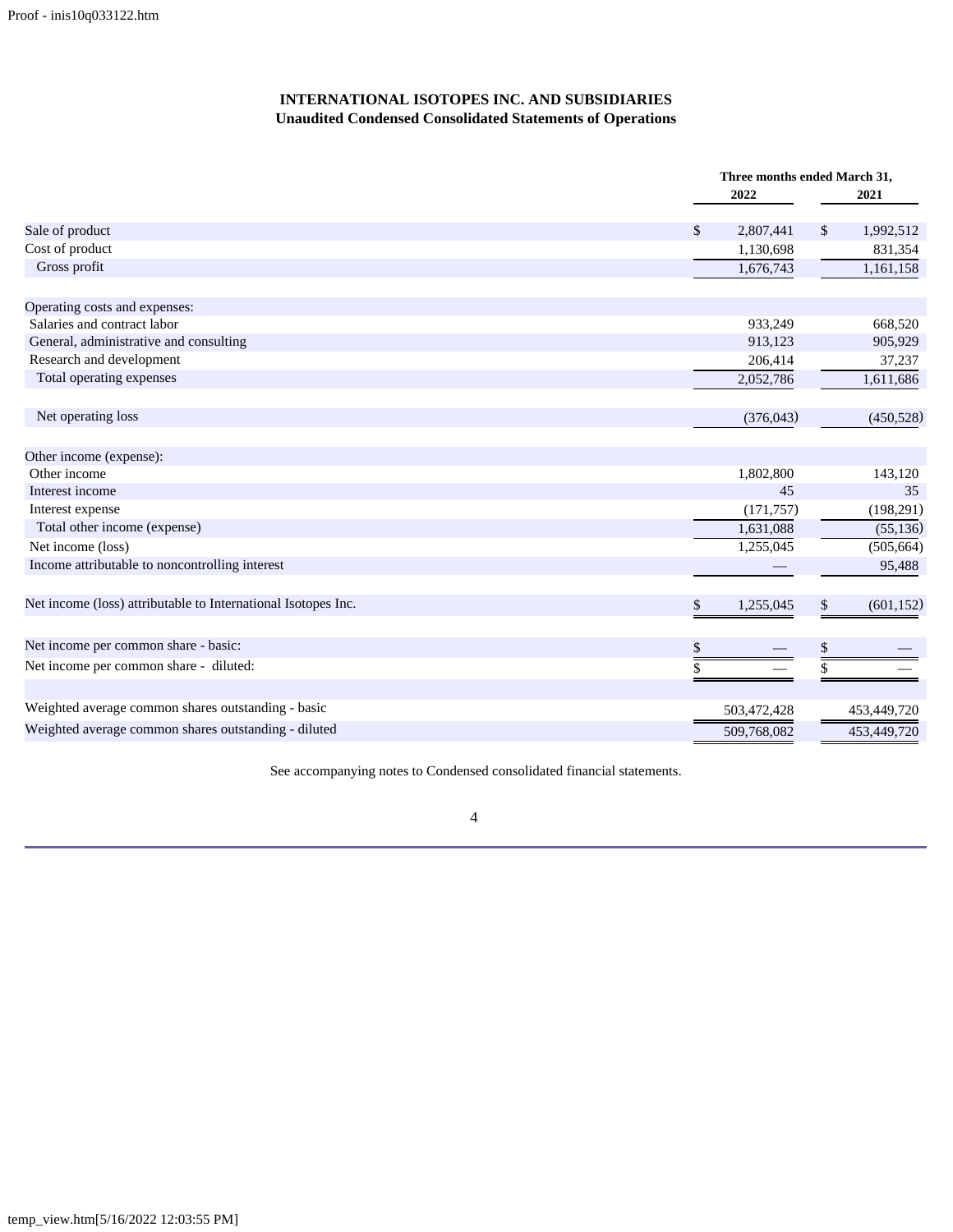# **INTERNATIONAL ISOTOPES INC. AND SUBSIDIARIES Unaudited Condensed Consolidated Statements of Cash Flows**

|                                                                                                                    | Three months ended March 31, |             |    |            |
|--------------------------------------------------------------------------------------------------------------------|------------------------------|-------------|----|------------|
|                                                                                                                    |                              | 2022        |    | 2021       |
| Cash flows from operating activities                                                                               |                              |             |    |            |
| Net income (loss)                                                                                                  | \$                           | 1,255,045   | \$ | (505, 664) |
| Adjustments to reconcile net income (loss) to net cash used by operating activities                                |                              |             |    |            |
| Depreciation and amortization                                                                                      |                              | 119,118     |    | 141,706    |
| Accretion of obligation for lease disposal costs                                                                   |                              | 12,316      |    | 10,868     |
| Accretion of beneficial conversion feature and discount                                                            |                              | 82,244      |    | 100,253    |
| Equity based compensation                                                                                          |                              | 181,957     |    | 37,419     |
| Gain on sale of property, plant and equipment                                                                      |                              | (1,797,978) |    |            |
| Right-of-use asset amortization                                                                                    |                              | 829         |    | 8,563      |
| Changes in operating assets and liabilities:                                                                       |                              |             |    |            |
| Accounts receivable                                                                                                |                              | (610, 652)  |    | (297, 995) |
| Inventories                                                                                                        |                              | 35,620      |    | 11,397     |
| Prepaids and other current assets                                                                                  |                              | 211,924     |    | 903,070    |
| Accounts payable and accrued liabilities                                                                           |                              | (394, 242)  |    | (771, 832) |
| Unearned revenues                                                                                                  |                              | 45,942      |    | 68,919     |
| Net cash used in operating activities                                                                              |                              | (857, 877)  |    | (293, 296) |
| Cash flows from investing activities:                                                                              |                              |             |    |            |
| Proceeds from sale of property, plant and equipment                                                                |                              | 4,000,000   |    |            |
| Purchase of property, plant and equipment                                                                          |                              | (51,100)    |    | (158, 755) |
| Net cash provided by (used in) investing activities                                                                |                              | 3,948,900   |    | (158, 755) |
| Cash flows from financing activities:                                                                              |                              |             |    |            |
| Proceeds from sale of stock and exercise of options and warrants                                                   |                              | 66,997      |    | 4,478      |
| Payments on financing lease                                                                                        |                              | (2,062)     |    | (1,880)    |
| Proceeds from the issuance of notes payable                                                                        |                              |             |    | 101,250    |
| Principal payments on notes payable                                                                                |                              | (494, 159)  |    | (158, 580) |
| Net cash used in financing activities                                                                              |                              | (429, 224)  |    | (54, 732)  |
|                                                                                                                    |                              |             |    |            |
| Net increase (decrease) in cash, cash equivalents, and restricted cash                                             |                              | 2,661,799   |    | (506, 783) |
| Cash, cash equivalents, and restricted cash at beginning of period                                                 |                              | 1,305,603   |    | 1,751,692  |
| Cash, cash equivalents, and restricted cash at end of period                                                       | \$                           | 3,967,402   | \$ | 1,244,909  |
| Supplemental disclosure of cash flow activities:                                                                   |                              |             |    |            |
| Cash paid for interest                                                                                             |                              |             |    |            |
|                                                                                                                    | \$                           | 44,818      | \$ | 50,128     |
| Supplemental disclosure of noncash financing and investing transactions                                            |                              |             |    |            |
| Decrease in accrued interest and increase in equity for conversion of dividends to stock                           | \$                           | 204,480     | \$ | 207,480    |
| Increase in operating lease right-of-use asset and right-of-use liability for new lease                            | \$                           |             | \$ | 1,603      |
| Increase in equity and decrease in liability for the conversion of preferred stock                                 | \$                           |             | \$ | 25,000     |
| Reconciliation of cash, cash equivalents, and restricted cash as shown in the condensed consolidated statements of |                              |             |    |            |

cash flows is presented in the table below: **March 31, March 31, 2022 2021** Cash and cash equivalents  $\overline{\text{S}}$   $\overline{\text{S}}$   $\overline{\text{S}}$   $\overline{\text{S}}$   $\overline{\text{S}}$   $\overline{\text{S}}$   $\overline{\text{S}}$   $\overline{\text{S}}$   $\overline{\text{S}}$   $\overline{\text{S}}$   $\overline{\text{S}}$   $\overline{\text{S}}$   $\overline{\text{S}}$   $\overline{\text{S}}$   $\overline{\text{S}}$   $\overline{\text{S}}$   $\overline{\text{S}}$   $\overline{\text{S$ Restricted cash included in long-term assets 830,683 830,683 Total cash, cash equivalents, and restricted cash shown in statement of cash flows  $\frac{}{\$}$  3,967,402  $\frac{}{\$}$  1,244,909

See accompanying notes to the unaudited condensed consolidated financial statements.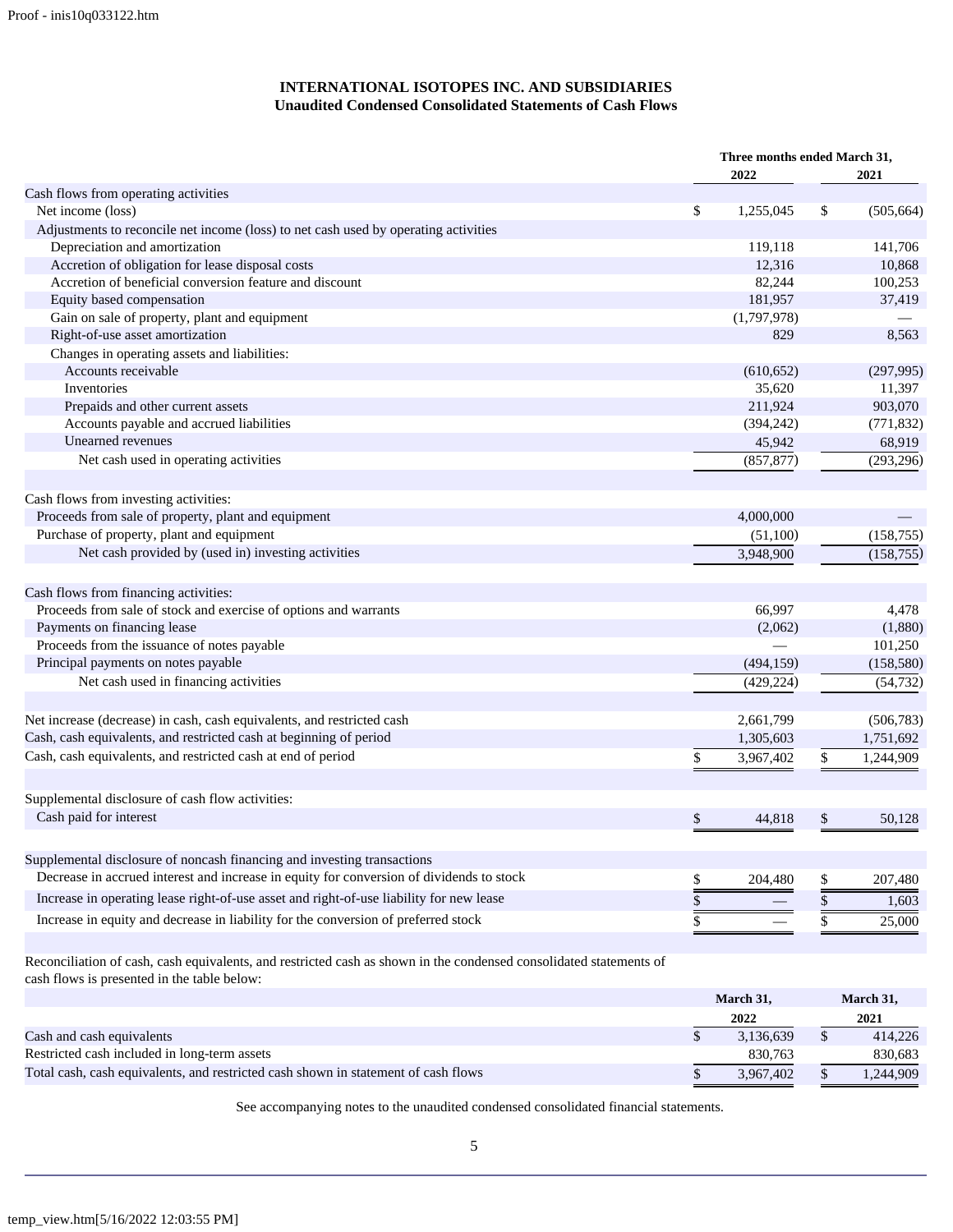# **INTERNATIONAL ISOTOPES INC. AND SUBSIDIARIES Reconciliation of Stockholders' (Deficit) Equity Three Months Ended March 31, 2022 (Unaudited)**

|                                              |                     |              |                   |                 | <b>Equity</b>            |                                 |               |
|----------------------------------------------|---------------------|--------------|-------------------|-----------------|--------------------------|---------------------------------|---------------|
|                                              |                     |              |                   |                 | <b>Attributable</b>      | <b>Equity</b>                   |               |
|                                              |                     |              |                   |                 | to                       | <b>Attributable</b>             |               |
|                                              | <b>Common stock</b> |              | <b>Additional</b> |                 | Internat'l               | to                              | <b>Total</b>  |
|                                              | <b>Shares</b>       | Common       | Paid-in           | Accumulated     | <b>Isotopes</b>          | <b>Noncontrolling</b>           | (Deficit)     |
|                                              | Outstanding         | <b>Stock</b> | Capital           | <b>Deficit</b>  | <b>Shareholders</b>      | <b>Interest</b>                 | <b>Equity</b> |
| Balance, January 1, 2022                     | 502,584,176         | \$5,025,842  | \$124,469,034     | \$(126,764,081) | 2,730,795<br>\$          | \$.                             | \$2,730,795   |
| Shares issued under employee stock purchase  |                     |              |                   |                 |                          |                                 |               |
| plan                                         | 67,945              | 679          | 4,518             |                 | 5,197                    |                                 | 5,197         |
| Stock grant                                  | 187,231             | 1,872        | (1,872)           |                 | $\overline{\phantom{a}}$ |                                 |               |
| Stock in lieu of dividends on convertible    |                     |              |                   |                 |                          |                                 |               |
| preferred C                                  | 2,271,980           | 22,720       | 181,760           |                 | 204,480                  |                                 | 204,480       |
| Shares issued for exercise of employee stock |                     |              |                   |                 |                          |                                 |               |
| options                                      | 611,111             | 6,111        | (6,111)           |                 |                          |                                 |               |
| Warrant exercise                             | 515,000             | 5,150        | 56,650            |                 | 61,800                   | --                              | 61,800        |
| Stock based compensation                     |                     |              | 181,957           |                 | 181,957                  |                                 | 181,957       |
| Net (loss) income                            |                     |              |                   | 1,255,045       | 1,255,045                |                                 | 1,255,045     |
| Balance, March 31, 2022                      | 506,237,443         | \$5,062,374  | \$124,885,936     | \$(125,509,036) | 4,439,274                | $\hspace{0.1mm}-\hspace{0.1mm}$ | \$4,439,274   |

See accompanying notes to the unaudited condensed consolidated financial statements

# **INTERNATIONAL ISOTOPES INC. AND SUBSIDIARIES Reconciliation of Stockholders' (Deficit) Equity Three Months Ended March 31, 2021 (Unaudited)**

|                                              |                     |              |                   |                    |     | <b>Deficit</b>      |    |                       |             |
|----------------------------------------------|---------------------|--------------|-------------------|--------------------|-----|---------------------|----|-----------------------|-------------|
|                                              |                     |              |                   |                    |     | <b>Attributable</b> |    | <b>Equity</b>         |             |
|                                              |                     |              |                   |                    |     | to                  |    | <b>Attributable</b>   |             |
|                                              | <b>Common stock</b> |              | <b>Additional</b> |                    |     | Internat'l          | to |                       | Total       |
|                                              | <b>Shares</b>       | Common       | Paid-in           | <b>Accumulated</b> |     | <b>Isotopes</b>     |    | <b>Noncontrolling</b> | (Deficit)   |
|                                              | Outstanding         | <b>Stock</b> | Capital           | <b>Deficit</b>     |     | <b>Shareholders</b> |    | <b>Interest</b>       | Equity      |
| Balance, January 1, 2021                     | 424, 344, 298       | \$4,243,443  | \$122,191,837     | \$(125,861,734)    | \$. | 573,546             |    | 2,313,706             | \$2,887,252 |
| Shares issued under employee stock purchase  |                     |              |                   |                    |     |                     |    |                       |             |
| plan                                         | 105,361             | 1,054        | 3,424             |                    |     | 4,478               |    |                       | 4,478       |
| Stock grant                                  | 118,315             | 1,183        | (1,183)           |                    |     |                     |    |                       |             |
| Stock in lieu of dividends on convertible    |                     |              |                   |                    |     |                     |    |                       |             |
| preferred C                                  | 1,398,200           | 13,982       | 193,498           |                    |     | 207,480             |    |                       | 207,480     |
| Shares issued for exercise of employee stock |                     |              |                   |                    |     |                     |    |                       |             |
| options                                      | 1,799,107           | 17,991       | (17,991)          |                    |     |                     |    |                       |             |
| Warrant exercise                             | 32,621,409          | 326,214      | (326, 214)        |                    |     |                     |    |                       |             |
| Conversion of preferred C stock              | 250,000             | 2,500        | 22,500            |                    |     | 25,000              |    |                       | 25,000      |
| Stock based compensation                     |                     |              | 37,419            |                    |     | 37,419              |    |                       | 37,419      |
| Net (loss) income                            |                     |              |                   | (601, 152)         |     | (601, 152)          |    | 95,488                | (505, 664)  |
| Balance, March 31, 2021                      | 460,636,690         | \$4,606,367  | \$122,103,290     | \$(126, 462, 886)  |     | 246,771             |    | 2,409,194             | \$2,655,965 |

See accompanying notes to the unaudited condensed consolidated financial statements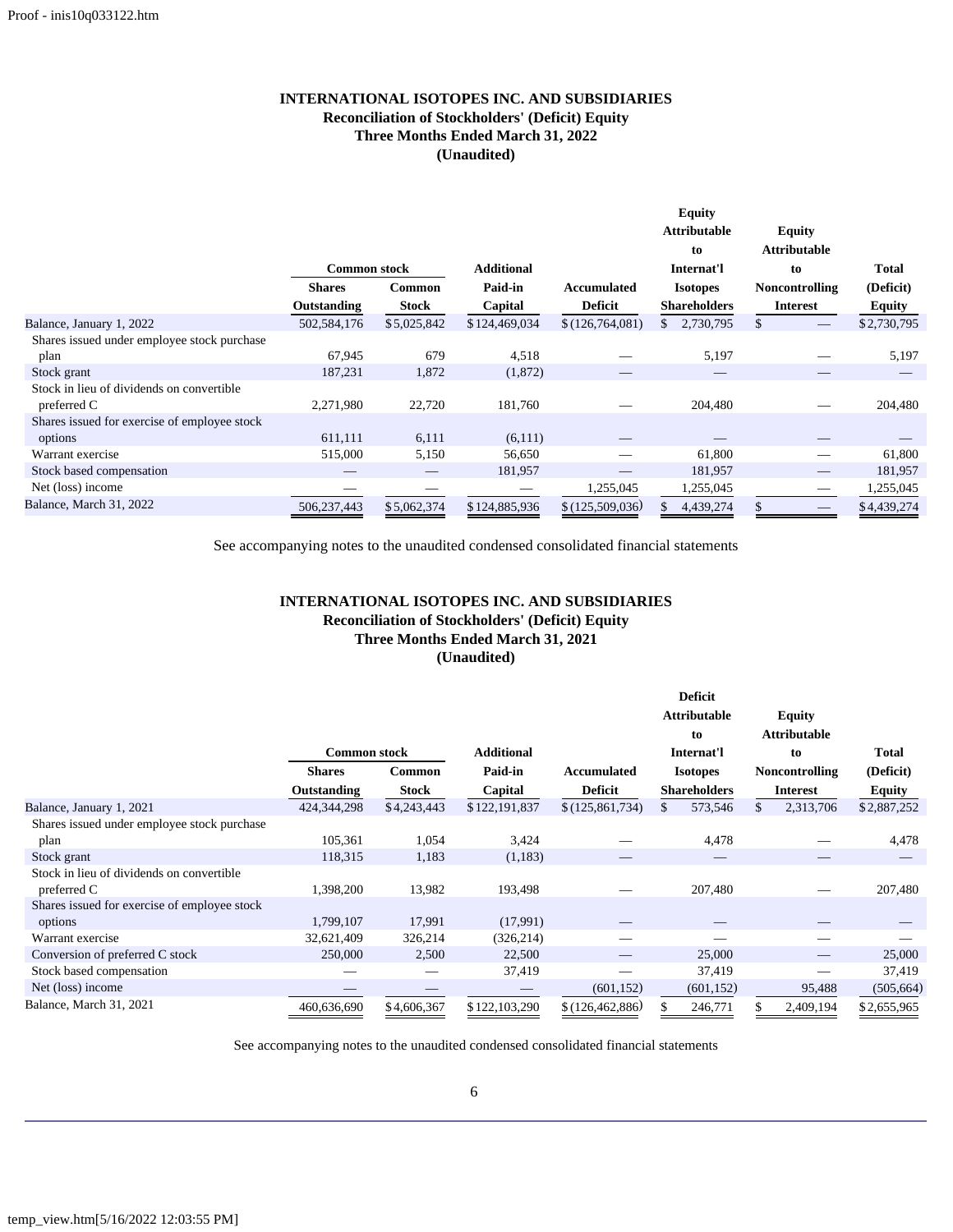# **INTERNATIONAL ISOTOPES INC. AND SUBSIDIARIES Notes to Unaudited Condensed Consolidated Financial Statements March 31, 2022**

## <span id="page-6-0"></span>(1) The Company and Basis of Presentation

International Isotopes Inc. (INIS) was incorporated in Texas in November 1995. The accompanying unaudited condensed consolidated financial statements are presented in conformity with accounting principles generally accepted in the United States of America (GAAP) and include all operations and balances of INIS and its wholly owned subsidiaries, including RadQual, LLC (RadQual) and TI Services, LLC (TI Services). TI Services is headquartered in Youngstown, Ohio and was formed with RadQual in December 2010 to distribute products and services for nuclear medicine, nuclear cardiology, and Positron Emission Tomography (PET) imaging. RadQual is a global supplier of molecular imaging quality control and calibration devices, and is headquartered in Idaho Falls, Idaho. In August 2017, affiliates of INIS purchased 75.5% of RadQual and at the time INIS was named as one of the two managing members of RadQual. In July 2021, INIS purchased the remaining interest in RadQual and now owns 100% of RadQual. INIS, its subsidiaries (including RadQual) and TI Services are collectively referred to herein as the "Company," "we," "our" or "us."

*Nature of Operations* – The Company manufactures a full range of nuclear medicine calibration and reference standards, generic sodium iodide I-131 drug product, cobalt teletherapy sources, and a varied selection of radiochemicals for medical research, and clinical applications. For 2022, the Company's business consists of four business segments: Nuclear Medicine Standards, Cobalt Products, Radiochemical Products, and Fluorine Products. Due to minimal activity, the Radiological Services business segment has been merged into the Company's Nuclear Medicine Standards segment as of January 1, 2022. The Company's headquarters and all operations, with the exception of TI Services, are located in Idaho Falls, Idaho.

With the exception of certain unique products, the Company's normal operating cycle is considered to be one year. Due to the time required to produce some cobalt products, the Company's operating cycle for those products is considered to be two to three years. Accordingly, preliminary payments received on cobalt contracts, where shipment will not take place for greater than one year, have been recorded as unearned revenue and, depending upon estimated ship dates, classified under either current or long-term liabilities on the Company's condensed consolidated balance sheets. These unearned revenues are being recognized as revenue in the periods during which the cobalt shipments take place. All assets expected to be realized in cash or sold during the normal operating cycle of business are classified as current assets.

*Principles of Consolidation* – The accompanying unaudited condensed consolidated financial statements are presented in conformity with GAAP and include all operations and balances of INIS and its wholly-owned subsidiaries. See Note 4 "RadQual Acquisition" for additional information regarding RadQual and TI Services. All significant intercompany accounts and transactions have been eliminated in consolidation.

*Interim Financial Information* – The accompanying unaudited condensed consolidated financial statements have been prepared in accordance with GAAP for interim financial information and pursuant to the rules and regulations of the U.S. Securities and Exchange Commission (SEC). Accordingly, the accompanying unaudited condensed consolidated financial statements do not include all of the information and notes required by GAAP for complete financial statements. In the opinion of management, all adjustments and reclassifications considered necessary in order to make the financial statements not misleading and for a fair and comparable presentation have been included and are of a normal recurring nature. Operating results for the three months ended March 31, 2022 are not necessarily indicative of the results that may be expected for the year ending December 31, 2022 or any future periods. The accompanying unaudited condensed consolidated financial statements should be read in conjunction with the Company's Annual Report on Form 10-K for the year ended December 31, 2021 filed with the SEC on March 31, 2022.

*Recent Accounting Pronouncements –* In August 2020, the Financial Accounting Standards Board issued ASU 2020-06 Debt – Debt with Conversion and Other Options (Subtopic 470-20) and Derivatives and Hedging – Contracts in Entity's Own Equity (Subtopic 815-40). The update simplifies accounting related to convertible debt instruments. The standard is effective for fiscal years beginning after December 15, 2023 including interim periods within those fiscal years. INIS is currently evaluating the effect this standard will have on its financial statements.

# (2) Current Developments and Liquidity

*Business Condition* – Since inception, the Company has incurred substantial losses. During the three months ended March 31, 2022, the Company reported net income of \$1,255,045, net of non-controlling interest, and net cash used in operating activities of \$857,877. During the three months ended March 31, 2021, the Company reported a net loss of \$601,152, net of non-controlling interest, and net cash used in operating activities of \$293,296.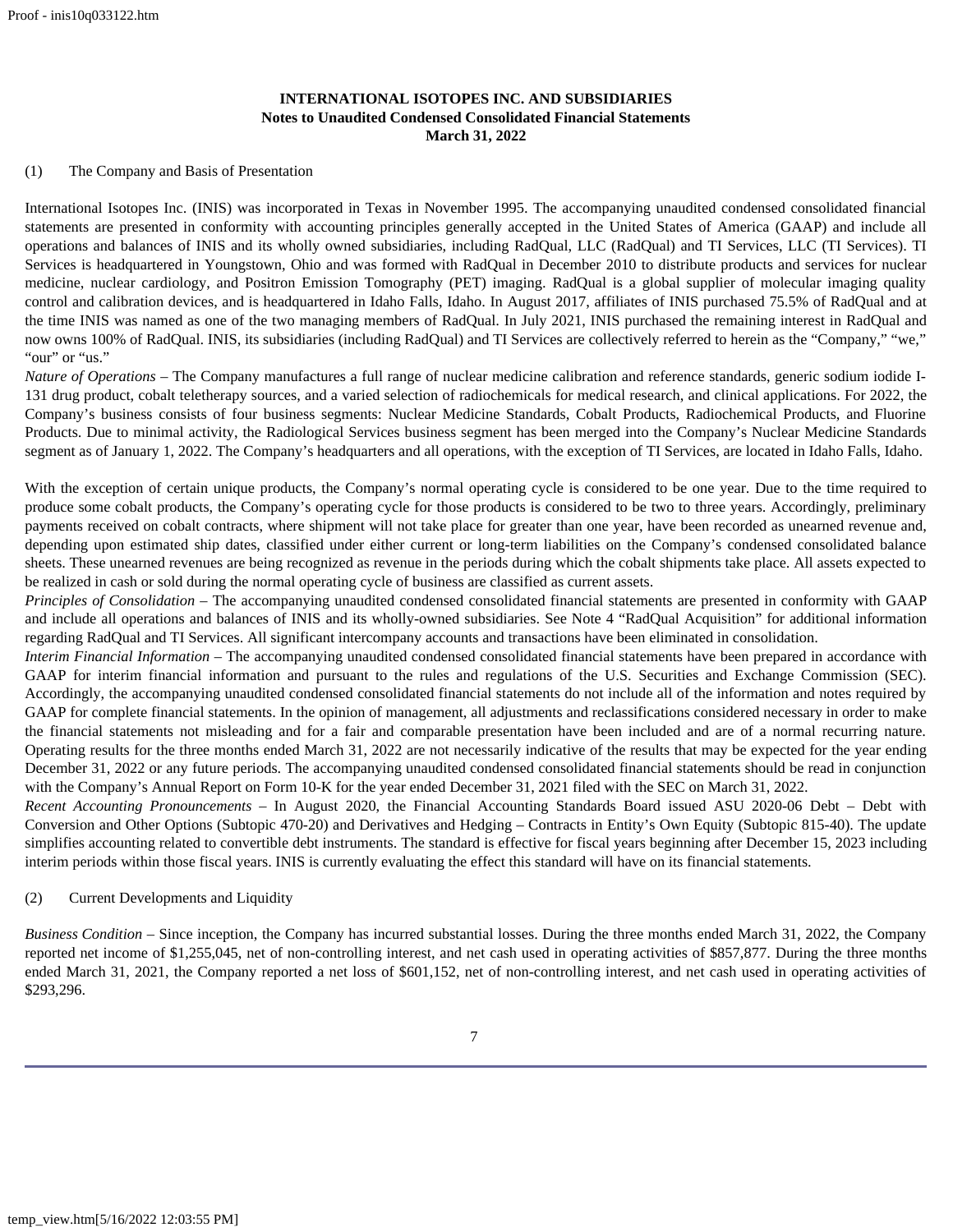During the three months ended March 31, 2022, the Company continued its focus on its strongest long-standing core business segments which consist of its radiochemical products, cobalt products, and nuclear medicine standards, and in particular, the pursuit of new business opportunities within those segments.

Additionally, the Company holds a Nuclear Regulatory Commission (NRC) construction and operating license for the depleted uranium facility in, as well as the property agreement with, Lea County, New Mexico, where the plant is intended to be constructed. The NRC license for the deconversion facility is a forty (40) year operating license and is the first commercial license of this type issued in the United States. There are no other companies with a similar license application under review by the NRC. Therefore, the NRC license represents a significant competitive barrier, and the Company considers it a valuable asset.

The Company expects that cash from operations, equity or debt financing, and its current cash balance will be sufficient to fund operations for the next twelve months. Future liquidity and capital funding requirements will depend on numerous factors, including, contract manufacturing agreements, commercial relationships, technological developments, market factors, available credit, and voluntary warrant redemption by shareholders. There is no assurance that additional capital and financing will be available on acceptable terms to the Company or at all.

(3) Net Income (Loss) Per Common Share - Basic and Diluted

For the three months ended March 31, 2022, the Company had 26,567,500 stock options outstanding, 2,925,000 warrants outstanding, 4,063 outstanding shares of Series C redeemable convertible preferred stock (Series C Preferred Stock), and 675 outstanding shares of Series B redeemable convertible preferred stock (Series B Preferred Stock), each of which were not included in the computation of diluted income (loss) per common share because they would be anti-dilutive.

For the three months ended March 31, 2021, the Company had 18,252,500 stock options outstanding, 7,065,000 warrants outstanding, 4,188 outstanding shares of Series C redeemable convertible preferred stock (Series C Preferred Stock), and 850 outstanding shares of Series B redeemable convertible preferred stock (Series B Preferred Stock), each of which were not included in the computation of diluted income (loss) per common share because they would be anti-dilutive.

The table below shows the calculation of diluted shares:

|                                                      | <b>3 Months Ended</b> |             |
|------------------------------------------------------|-----------------------|-------------|
|                                                      | March 31              | March 31    |
|                                                      | 2022                  | 2021        |
| Weighted average common shares outstanding - basic   | 503,472,428           | 453,449,720 |
|                                                      |                       |             |
| Effects of dilutive shares                           |                       |             |
| <b>Stock Options</b>                                 | 6,295,654             |             |
| Warrants                                             |                       |             |
| Series B redeemable convertible preferred stock      |                       |             |
| Series C redeemable convertible preferred stock      |                       |             |
| Weighted average common shares outstanding - diluted | 509,768,082           | 453,449,720 |

The table below summarizes common stock equivalents outstanding at March 31, 2022 and 2021:

|                                                           |            | March 31,  |  |  |
|-----------------------------------------------------------|------------|------------|--|--|
|                                                           | 2022       | 2021       |  |  |
| Stock options                                             | 26,567,500 | 18,252,500 |  |  |
| Warrants                                                  | 2,925,000  | 7,065,000  |  |  |
| Shares of Series B redeemable convertible preferred stock | 337,500    | 425,000    |  |  |
| Shares of Series C redeemable convertible preferred stock | 40.630,000 | 41,880,000 |  |  |
|                                                           | 70,460,000 | 67,622,500 |  |  |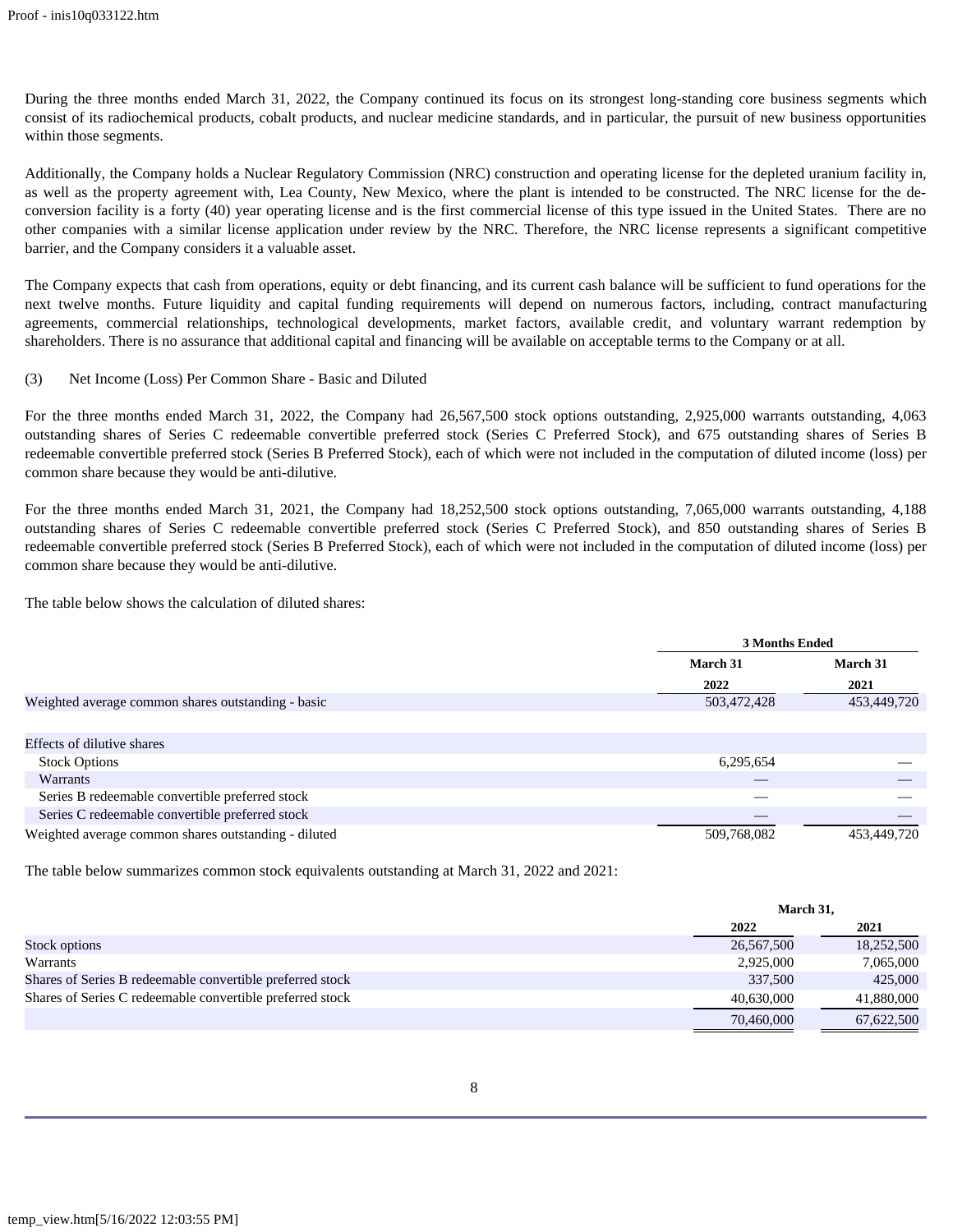# (4) RadQual Acquisition

On July 8, 2021, the Company entered into a Membership Interest Purchase Agreement (the Purchase Agreement) with RadQual and the sellers set forth in the Purchase Agreement, which included the Company's Chairman of the Board, Chief Executive Officer, former Chairman of the Board, and certain other stockholders of the Company (collectively, the "Sellers"). Pursuant to the Purchase Agreement, the Company acquired all of the outstanding membership interests of RadQual not then owned by the Company for an aggregate purchase price of approximately \$4.4 million, payable in shares of the Company's common stock valued at \$0.11 per share (determined by the average trading price of the Company's common stock on the OTC Markets during the 60 trading day period immediately prior to June 2, 2021) (the RadQual Acquisition). The Company issued an aggregate of 40,176,236 shares of its common stock to the Sellers as consideration in the RadQual Acquisition. Prior to the RadQual Acquisition, the Company owned 24.5% of the outstanding membership interests of RadQual, and after acquiring all of the remaining membership interests of RadQual, RadQual became a wholly-owned subsidiary of the Company. The RadQual Acquisition closed on July 8, 2021. As TI Services is a 50/50 joint venture between the Company and RadQual, TI Services also became a wholly-owned subsidiary of the Company as a result of the RadQual Acquisition.

# (5) Inventories

At March 31, 2022 and December 31, 2021, the company held inventories of \$889,155 and \$924,775 respectfully.

Inventories consisted of work in process for the following business segments:

|                                  | <b>March 31, 2022</b> |         | <b>December 31, 2021</b> |
|----------------------------------|-----------------------|---------|--------------------------|
| <b>Radiochemical Products</b>    |                       | 67.782  | 79,747                   |
| <b>Cobalt Products</b>           |                       | 416.642 | 441,749                  |
| <b>Nuclear Medicine Products</b> |                       | 404.731 | 403,279                  |
|                                  |                       | 889.155 | 924,775                  |

The Company has contracted with several customers for the sale of some of this cobalt product material and has collected advance payments for project management, up-front handling, and other production costs from those customers. The advance payments from customers were recorded as unearned revenue which are recognized in the Company's condensed consolidated financial statements as cobalt products are completed and shipped. For the three months ended March 31, 2022 and 2021, the Company recognized approximately \$10,600 and \$7,800, respectively, of revenue in its condensed consolidated statements of operations for customer orders filled during the period under these cobalt contracts.

## (6) Stockholders' Equity, Options, and Warrants

## Employee Stock Purchase Plan

The Company has an employee stock purchase plan pursuant to which employees of the Company may participate to purchase shares of common stock at a discount. During the three months ended March 31, 2022 and 2021, the Company issued 67,945 and 105,361 shares of common stock, respectively, to employees under the employee stock purchase plan for proceeds of \$5,197 and \$4,478, respectively. As of March 31, 2022, 2,718,546 shares of common stock remain available for issuance under the employee stock purchase plan.

## Stock-Based Compensation Plans

*2015 Incentive Plan* - In April 2015, the Company's Board of Directors approved the International Isotopes Inc. 2015 Incentive Plan (as amended, the 2015 Plan), which was subsequently approved by the Company's shareholders in July 2015. The 2015 Plan was amended and restated in July 2018 to increase the number of shares authorized for issuance under the 2015 Plan by an additional 20,000,000 shares. The 2015 Plan provides for the grant of incentive and non-qualified stock options, stock appreciation rights, restricted stock, restricted stock units, performance shares and units, and other stock or cash-based awards. At March 31, 2022, there were 27,864,971 shares available for issuance under the 2015 Plan.

*Employee/Director Grants* - The Company accounts for issuances of stock-based compensation to employees by recognizing, as compensation expense, the cost of employee services received in exchange for equity awards. The compensation expense is based on the grant date fair value of the award. Stock option compensation expense is recognized over the period during which an employee is required to provide service in exchange for the award (the vesting period).

*Non-Employee Grants* - The Company accounts for its issuances of stock-based compensation to non-employees by recognizing compensation expense based on the grant date fair value of the award. Stock option compensation expense is recognized over the vesting period for the award.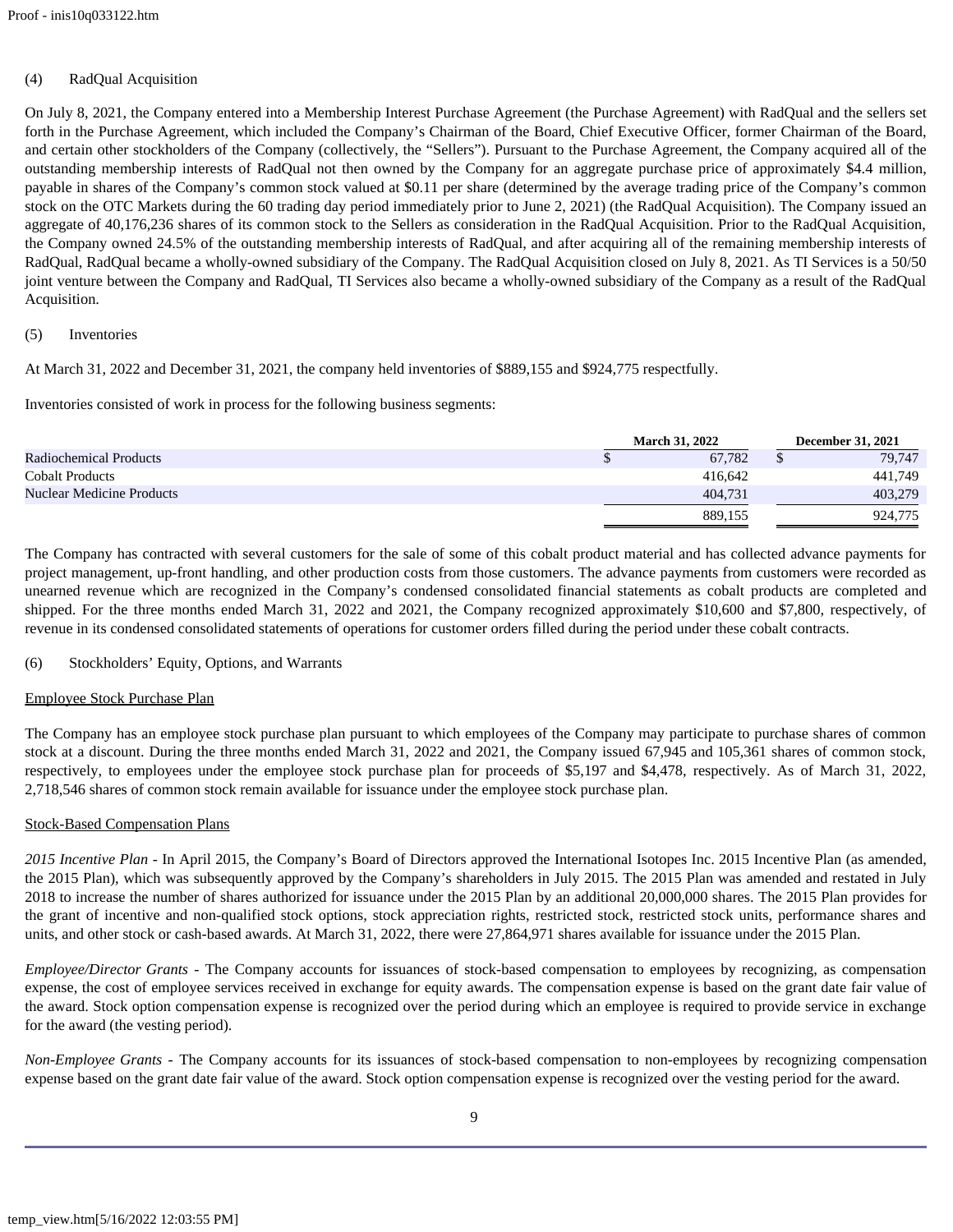Option awards outstanding as of March 31, 2022, and changes during the three months ended March 31, 2022, were as follows:

| <b>Fixed Options</b>             | <b>Shares</b> | Weighted<br>Average<br><b>Exercise Price</b> |      | Weighted<br>Average<br>Remaining<br><b>Contractual Life</b> | Aggregate<br><b>Intrinsic Value</b> |
|----------------------------------|---------------|----------------------------------------------|------|-------------------------------------------------------------|-------------------------------------|
| Outstanding at December 31, 2021 | 20,777,500    | P                                            | 0.06 |                                                             |                                     |
| Granted                          | 8,000,000     |                                              | 0.09 |                                                             |                                     |
| Exercised                        | (1,000,000)   |                                              | 0.04 |                                                             |                                     |
| Expired                          |               |                                              |      |                                                             |                                     |
| Forfeited                        | (1,210,000)   |                                              | 0.07 |                                                             |                                     |
| Outstanding at March 31, 2022    | 26,567,500    |                                              | 0.06 | 6.6                                                         | 537,075                             |
| Exercisable at March 31, 2022    | 16,777,500    |                                              | 0.06 | 5.0                                                         | 503,785                             |

The intrinsic value of outstanding and exercisable shares is based on the closing price of the Company's common stock on the OTCQB of \$0.09 per share on March 31, 2022, the last trading day of the quarter.

As of March 31, 2022, there was \$361,348 of unrecognized compensation expense related to stock options that will be recognized over a weightedaverage period of 2.03 years.

Total stock-based compensation expense for the three months ended March 31, 2022 and 2021 was \$181,957 and \$37,419 respectively.

During the three months ended March 31, 2022, the Company granted 1,000,000 qualified stock options to one of its employees. These options vest over a five-year period with the first vesting at the one-year anniversary of the grant and expiration at ten-year anniversary for all grants. The exercise price for these options was \$0.10 per share. On February 21, 2022, the Compensation Committee granted 3,000,000 qualified stock options to its executive officers and 4,000,000 non-qualified stock options to members of the Board. The exercise price for these options was \$0.09. 2,000,000 of the options granted to an executive officer vest one half immediately and one half at the one-year anniversary of the grant. The remaining executive officer and board member options vest one fourth immediately and one fourth each subsequent year. All these granted options expire on February 21, 2032. The options issued during the three months ended March 31, 2022 have a fair value of \$438,537 as estimated on the date of issue using the Black-Scholes options pricing model with the following weighted-average assumptions: risk free interest rate of 1.37% to 1.93%, expected dividend yield rate of 0%, expected volatility of 66.28% to 68.83% and an expected life between 5 and 7.5 years.

In March 2022, 1,000,000 qualified stock options were exercised under a cashless exercise. The company withheld 388,889 shares to satisfy the exercise price and issued 611,111 shares of common stock. The options exercised were granted under the 2015 Plan, and, accordingly, there was not any income tax effect in the accompanying unaudited condensed consolidated financial statements.

Pursuant to an employment agreement with its Chief Executive Officer, the Company awarded 307,692 fully vested shares of common stock to its Chief Executive Officer in February 2022 under the 2015 Plan. The number of shares awarded was based on a \$28,000 stock award using a price of \$0.091 per share. The employment agreement provides that the number of shares issued will be based on the average closing price of common stock for the 20 trading days prior to issue date but not less than \$0.05 per share. Compensation expense recorded pursuant to this stock grant was \$27,692, which was determined by multiplying the number of shares awarded by the closing price of the common stock on February 28, 2021, which was \$0.09 per share. The Company withheld 120,461 shares of common stock to satisfy payroll tax obligations in connection with this issuance. The net shares issued on February 28, 2021 totaled 187,231.

## **Warrants**

On February 14, 2022, 515,000 Class M Warrants were exercised for an exercise price of \$0.12. The Company received \$61,800 for the exercise. On February 17, 2022 the 3,625,000 remaining unexercised Class M Warrants expired.

Warrants outstanding at March 31, 2022, 2,925,000 Class N Warrants which are immediately exercisable at an exercise price of \$0.10 per share and expire on May 12, 2022.

Warrants outstanding at March 31, 2021, included 4,140,000 Class M Warrants which are immediately exercisable at an exercise price of \$0.12 per share and expire on February 17, 2022 and 2,925,000 Class N Warrants which are immediately exercisable at an exercise price of \$0.10 per share and expire on May 12, 2022.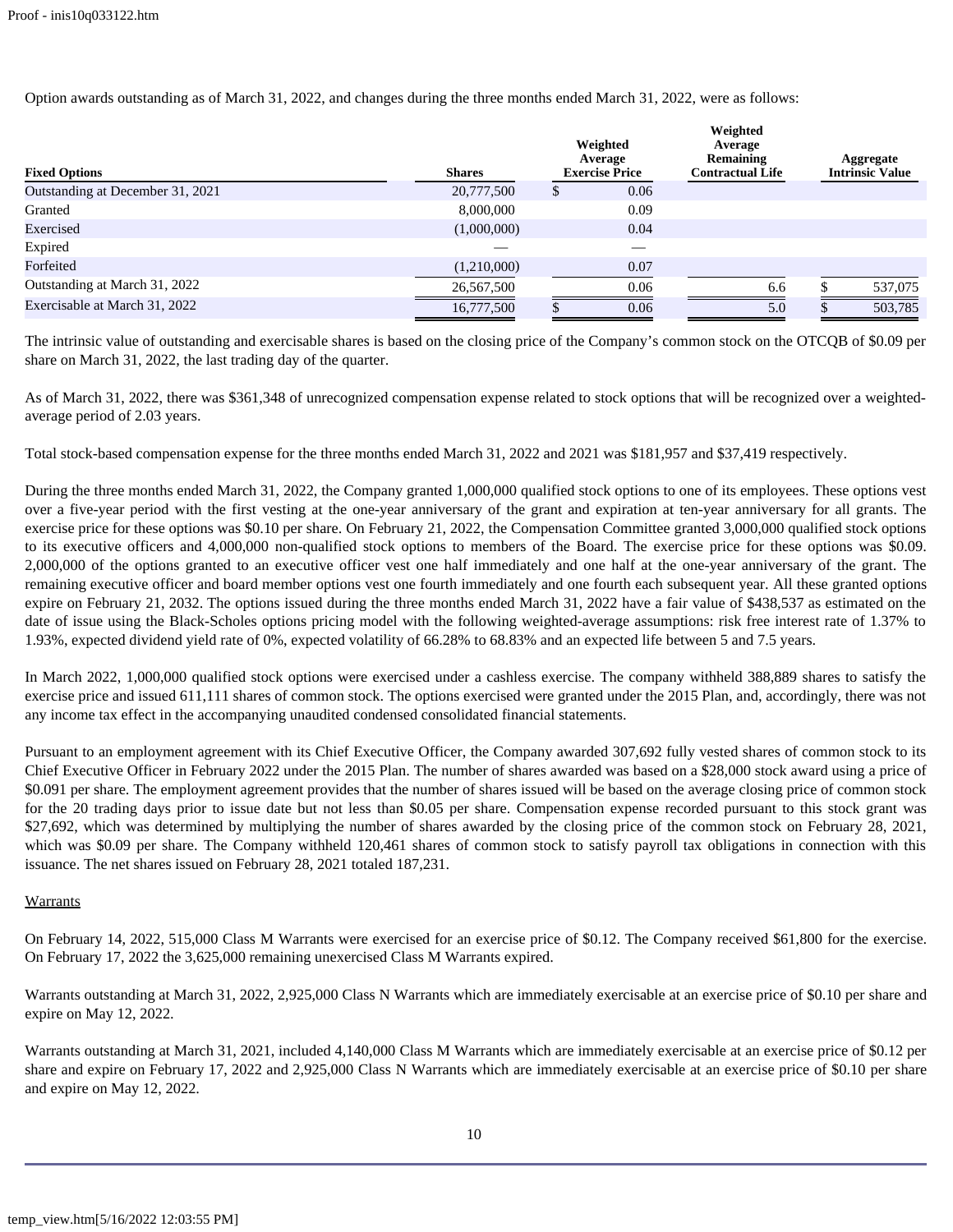# Preferred Stock

At March 31, 2022, there were 675 shares of the Series B Preferred Stock outstanding with a mandatory redemption date of May 2022 at \$1,000 per share or \$675,000. The Company, at its option, shall pay the redemption price either in cash or in shares of common stock valued at the average price on May 31, 2022. The shares of Series B Preferred Stock are also convertible into 337,500 shares of the Company's common stock at a conversion price of \$2.00 per share. These shares of Series B Preferred Stock do not carry any dividend preferences. Due to the mandatory redemption provision, the Series B Preferred Stock has been classified as a liability in the accompanying condensed consolidated balance sheets.

At March 31, 2022, there were 4,063 shares of the Series C Preferred Stock outstanding with a mandatory redemption date of February 2023 at \$1,000 per share in either cash or shares of common stock, at the option of the holder. Holders of the Series C Preferred Stock do not have any voting rights except as required by law and in connection with certain events as set forth in the Statement of Designation of the Series C Preferred Stock. The Series C Preferred Stock accrues dividends at a rate of 6% per annum, payable annually on February 17th of each year. The Series C Preferred Stock are convertible at the option of the holders at any time into shares of the Company's common stock at an initial conversion price equal to \$0.10 per share, subject to adjustment. If the volume-weighted average closing price of the Company's common stock over a period of 90 consecutive trading days is greater than \$0.25 per share, the Company may redeem all or any portion of the outstanding Series C Preferred Stock at the original purchase price per share plus any accrued and unpaid dividends, payable in shares of common stock.

During the three months ended March 31, 2022 and 2021 dividends paid to holders of the Series C Preferred Stock totaled \$243,780 and \$254,280, respectively. Some holders of the Series C Preferred Stock elected to settle their dividend payments with shares of the Company's common stock in lieu of cash. For the three months ended March 31, 2022 and 2021 the Company issued 2,271,980 and 1,398,200 shares of common stock, respectively, in lieu of a dividend payment of \$204,480 and \$207,480, respectively. The remaining dividend payable was settled with cash of \$39,300 and \$46,800 respectively.

## (7) Debt

In December 2013, the Company entered into a promissory note agreement with its then Chairman of the Board and one of our major shareholders, pursuant to which we borrowed \$500,000 (the 2013 Promissory Note). The 2013 Promissory Note is secured and bears interest at 6% per annum and was originally due June 30, 2014. According to the terms of the 2013 Promissory Note, at any time, the lenders may settle any or all of the principal and accrued interest with shares of our common stock. In December 2019, the 2013 Promissory Note was modified to extend the maturity date to December 31, 2021, with all remaining terms unchanged. In January 2022, the 2013 Promissory Note was modified to extend the maturity date to December 31, 2023, with all remaining terms unchanged. At March 31, 2022, the principal balance of the 2013 Promissory Note was \$500,000 and accrued interest payable on the 2013 Promissory Note was \$249,234. Interest expense recorded for the three months ended March 31, 2022, was \$7,500.

In April 2018, we borrowed \$120,000 from our Chief Executive Officer and Chairman of the Board pursuant to a promissory note (the 2018 Promissory Note). The 2018 Promissory Note accrues interest at 6% per annum, which is payable upon maturity of the 2018 Promissory Note. The 2018 Promissory Note was originally unsecured and originally matured on August 1, 2018. At any time, the holder of the 2018 Promissory Note may elect to have any or all of the principal and accrued interest settled with shares of our common stock based on the average price of the shares over the previous 20 trading days. In June 2018, the 2018 Promissory Note was modified to extend the maturity date to March 31, 2019 with all other provisions remaining unchanged. In February 2019, the 2018 Promissory Note was modified to extend the maturity date to July 31, 2019 with all other provisions remaining unchanged. In July 2019, the 2018 Promissory Note was modified to extend the maturity date to January 31, 2020 with all other provisions remaining unchanged. In December 2019, the 2018 Promissory Note was modified to extend the maturity date to December 31, 2021, the note was also modified to become secured by company assets, with all other provisions remaining unchanged. In December 2021, the 2018 Promissory Note was modified to extend the maturity date to December 31, 2023, with all remaining terms unchanged. At March 31, 2022, accrued interest on the 2018 Promissory Note totaled \$21,370.

In December, 2019 and February 2020, the Company borrowed \$1,000,000 from four of the Company's major shareholders pursuant to a promissory note (the 2019 Promissory Note). The 2019 Promissory Note bears an interest rate of 4% annually and is due December 31, 2022. According to the terms of the 2019 Promissory Note, at any time, the lenders may settle any or all of the principal and accrued interest with shares of the Company's common stock based on the average closing price of the Company's common stock for the 20 days preceding the payment. In connection with the 2019 Promissory Note, the lenders were issued warrants totaling 30,000,000 warrants to purchase shares of the Company's common stock at \$0.045 per share (the Class O Warrants). The fair value of these Class O Warrants issued totaled \$446,079 and was recorded as a debt discount and will be amortized over the life of the 2019 Promissory Note. The Company calculated a beneficial conversion feature of \$315,643 which will be accreted to interest expense over the life of the 2019 Promissory Note. At March 31, 2022, the balance of the 2019 Promissory Note was \$1,000,000, The remaining debt discount was \$112,555, the remaining beneficial conversion feature was \$79,643, and the accrued interest on the 2019 Promissory Note totaled \$89,131.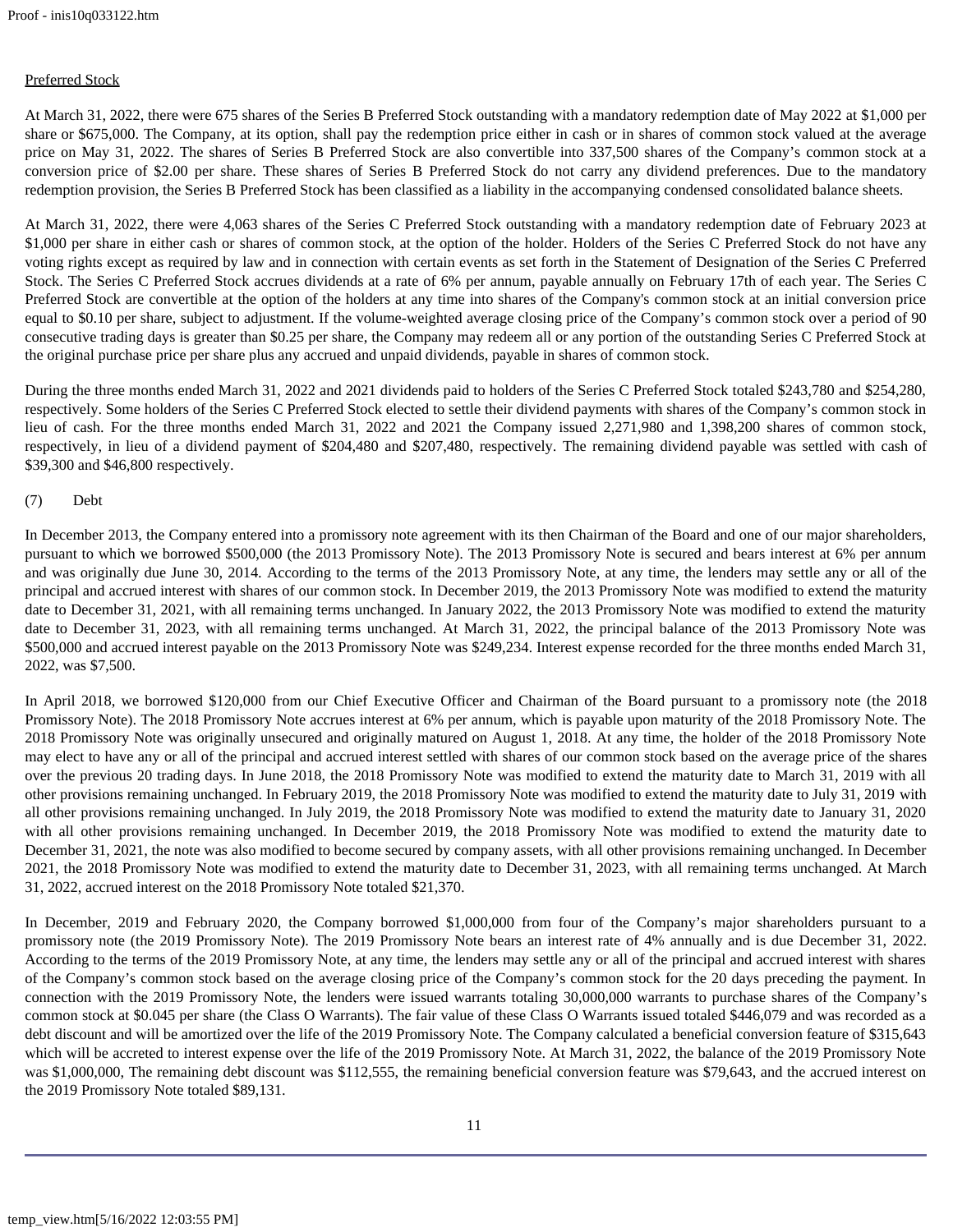In April 2021, the Company borrowed \$250,000 from its Chief Executive Officer and Chairman of the Board pursuant to a promissory note (the 2021 Promissory Note). The 2021 Promissory Note accrued interest at 6% per annum, which was payable upon maturity of the 2021 Promissory Note. The 2021 Promissory Note was originally secured and was to mature on December 31, 2022. At any time, the holders of the 2021 Promissory Note were able to elect to have any or all of the principal and accrued interest settled with shares of our common stock at a conversion price of \$0.11 per share. On March 31, 2022, the Company paid in full the 2021 Promissory Note. The payment included \$250,000 in principal payments and \$14,500 in interest paid.

## (8) Commitments and Contingencies

#### Dependence on Third Parties

The production of High Specific Activity Cobalt is dependent upon the Department of Energy (DOE), and its prime operating contractor, which controls the Advanced Test Reactor (ATR) and laboratory operations at the ATR located outside of Idaho Falls, Idaho. In October 2014, the Company signed a ten-year contract with the DOE for the irradiation of cobalt targets for the production of cobalt-60. The Company will be able to purchase cobalt targets for a fixed price per target with an annual 5% escalation in price. The contract term is October 1, 2014, through September 30, 2024, however, the contract may be extended beyond that date. Also, the DOE may end the contract if it determines termination is necessary for the national defense, security or environmental safety of the United States. If this were to occur, all payments made by the Company, for partially irradiated undelivered cobalt material, would be refunded.

Sales of our most predominant radiochemical products are dependent upon a few key suppliers. An interruption in production by any of these individual suppliers could have an immediate negative impact upon radiochemical sales until material can be purchased from alternate suppliers including obtaining regulatory approval to use material from alternative suppliers if necessary.

Nuclear Medicine Reference and Calibration Standard manufacturing is conducted under an exclusive contract with RadQual, which in turn has agreements in place with several companies for distributing the products. The Nuclear Medicine Reference and Calibration Standard products sold by the Company are dependent upon certain radioisotopes that are supplied to the Company through agreements with several suppliers. A loss of any of these suppliers could adversely affect operating results by causing a delay in production or a possible loss of sales.

## **Contingencies**

Because all the Company's business segments involve the handling or use of radioactive material, the Company is required to have an operating license from the NRC and specially trained staff to handle these materials. The Company has amended this operating license numerous times to increase the amount of material permitted within the Company's facility. Although this license does not currently restrict the volume of business operations performed or projected to be performed in the upcoming year, additional processing capabilities and license amendments could be implemented that would permit processing of other reactor-produced radioisotopes by the Company. The financial assurance required by the NRC to support this license has been provided for with a surety bond held with North American Specialty Insurance Company which is supported by a restricted money market account held with Merrill Lynch in the amount of \$830,763.

In August 2011, the Company received land from Lea County, New Mexico, pursuant to a Project Participation Agreement (PPA), whereby the land was deeded to the Company for no monetary consideration. In return, the Company committed to construct a uranium de-conversion and Fluorine Extraction Process facility on the land. In order to retain title to the property, the Company was to begin construction of the de-conversion facility no later than December 31, 2014, and complete Phase I of the project and have hired at least 75 persons to operate the facility no later than December 31, 2015, although commercial operations need not have begun by that date. In 2015, the Company negotiated a modification to the PPA that extended the start of construction date to December 31, 2015, and the hiring milestone to December 31, 2016. Those dates were also not met. The Company has been in discussion with commercial companies possibly interested in purchasing rights to this project. Should those discussions come to fruition the Company plans to negotiate a second modification to the PPA agreement to further extend the commitment dates. If the Company is not successful in reaching an amendment to extend the performance dates in the PPA. then it may, at its sole option, either purchase or re-convey the property to Lea County, New Mexico. The purchase price of the property would be \$776,078, plus interest at the annual rate of 5.25% from the date of the closing to the date of payment. The Company has not recorded the value of this property as an asset and will not do so until such time that sufficient progress on the project has been made to meet the Company's obligations under the agreements for permanent transfer of the title.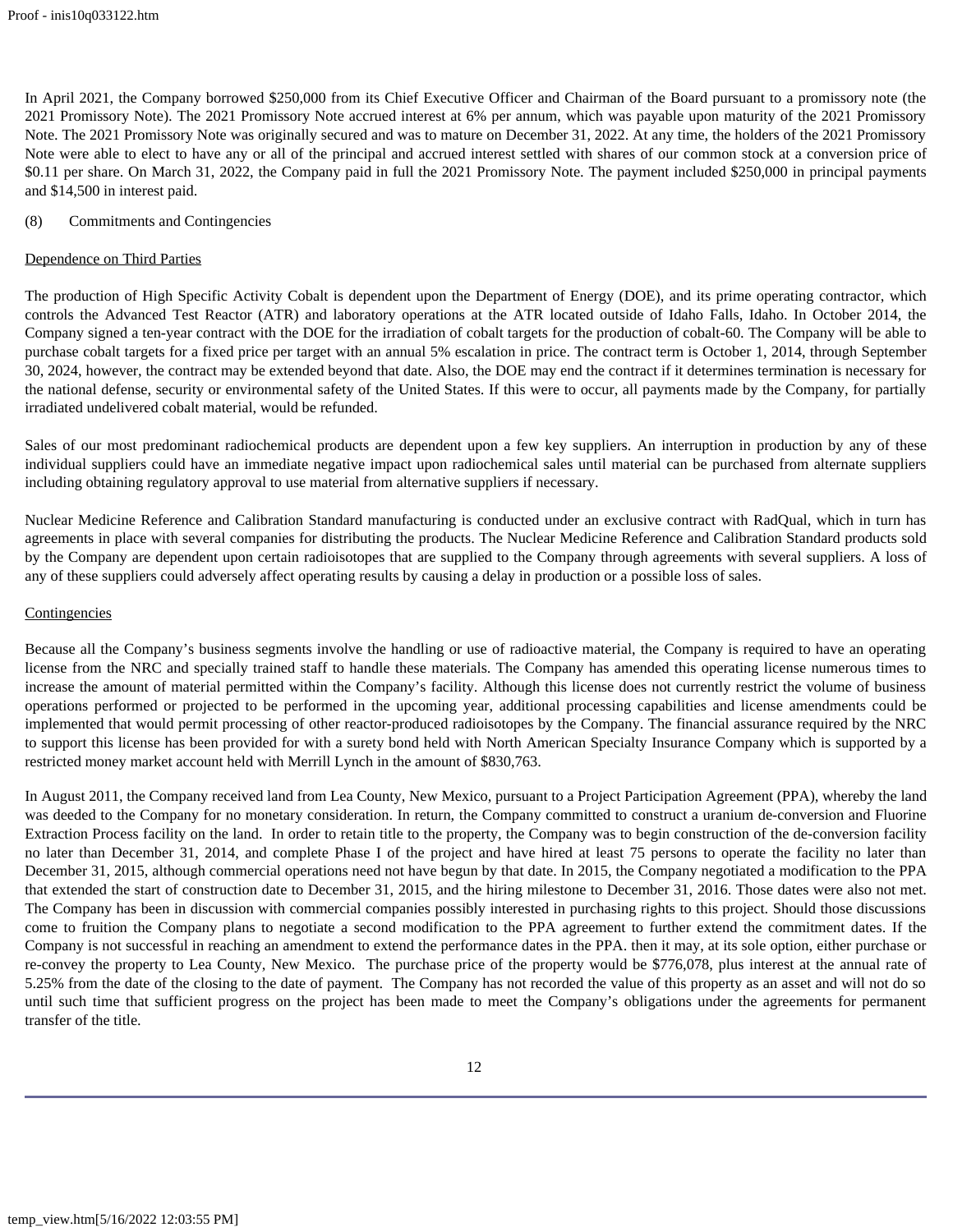## (9) Revenue Recognition

#### Revenue from Product Sales

**Three Months Ended March 31, 2022 Three Months Ended March 31, 2021 U.S. Outside U.S. Total Revenues % of Total Revenues U.S. Outside U.S. Total Revenues % of Total Revenues** Radiochemical Products  $$1,510,322$   $$115,601$   $$1,625,923$  58%  $$541,715$   $$119,462$   $$661,177$  33% Cobalt Products 166,556 5,350 171,906 6% 118,373 — 118,373 6% Nuclear Medicine Products 840,382 169,230 1,009,612 36% 1,014,389 176,560 1,190,949 60% Fluorine Products  $\qquad \qquad \qquad \qquad \qquad \qquad \qquad \qquad \qquad \qquad 0\%$   $\qquad \qquad 22,013$   $\qquad \qquad \qquad \qquad 22,013$   $\qquad \qquad 1\%$ \$2,517,260 \$290,181 \$2,807,441 100% \$1,696,490 \$296,022 \$1,992,512 100%

The following tables present the Company's revenue disaggregated by business segment and geography, based on management's assessment of available data:

The Company's revenue consists primarily of calibration and reference standards manufactured for use in the nuclear medicine industry, distribution of radiochemicals including sodium iodide I-131 drug product, and cobalt source manufacturing. With the exception of certain unique products, the Company's normal operating cycle is considered to be one year. Due to the time required to produce some cobalt products, the Company's operating cycle for those products is considered to be two to three years. Accordingly, preliminary payments received on cobalt contracts, where shipment will not take place for greater than one year, have been recorded as unearned revenue on the Company's condensed consolidated balance sheets and classified under current or long-term liabilities, depending upon estimated ship dates. For the three months ended March 31, 2022, the Company reported current unearned revenue of \$953,895. For the period ended December 31, 2021, the Company reported current unearned revenue of \$907,953. These unearned revenues will be recognized as revenue in the periods during which the cobalt shipments take place.

## Contract Balances

The Company records a receivable when it has an unconditional right to receive consideration after the performance obligations are satisfied. As of March 31, 2022, and December 31, 2021, accounts receivable totaled \$1,464,327 and \$853,675, respectively. For the three months ended March 31, 2022, the Company did not incur material impairment losses with respect to its receivables.

## (10) Leases

The Company leases office and warehouse space under operating leases. Right-of-use assets represent the Company's right to use an underlying asset for the lease term and lease liabilities represent its obligation to make lease payments under the lease. Operating lease, right-of-use assets, and liabilities are recognized at the lease commencement date based on the present value of lease payments over the reasonably certain lease term. The implicit rates with the Company's operating leases are generally not determinable and the Company uses its incremental borrowing rate at the lease commencement date to determine the present value of its lease payments. The determination of the Company's incremental borrowing rate requires judgement. The company determines its incremental borrowing rate for each lease using its then-current borrowing rate. Certain of the Company's leases include options to extend or terminate the lease. The Company establishes the number of renewal options periods used in determining the operating lease term based upon its assessment at the inception of the operating lease. The option to renew the lease may be automatic, at the option of the Company, or mutually agreed to between the landlord and the Company. Once the facility lease term has begun, the present value of the aggregate future minimum lease payments is recorded as a right-of-use asset. Lease expense is recognized on a straight-line basis over the term of the lease.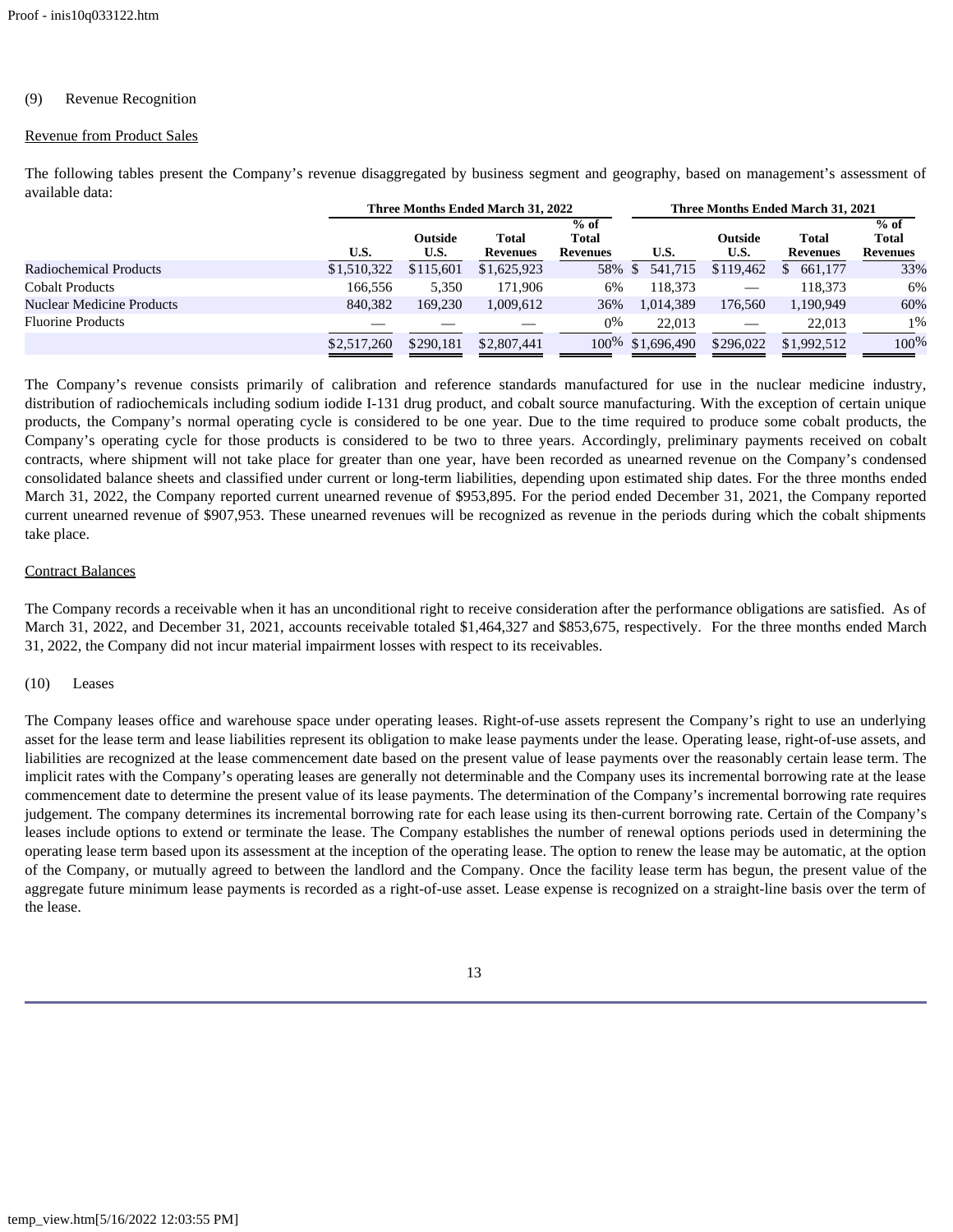|                                                                              | Three Months Ended March 31, |    |        |  |
|------------------------------------------------------------------------------|------------------------------|----|--------|--|
|                                                                              | 2022                         |    | 2021   |  |
| Operating lease costs                                                        | 69,828                       | \$ | 62,214 |  |
| Short-term operating lease costs                                             | 3,382                        |    | 2,258  |  |
| Financing lease expense:                                                     |                              |    |        |  |
| Amortization of right-of-use assets                                          | 2,062                        |    | 1,503  |  |
| Interest on lease liabilities                                                | 349                          |    | 531    |  |
| Total financing lease expense                                                | 2,411                        |    | 2,034  |  |
| Total lease expense                                                          | \$<br>75,621                 | \$ | 66,506 |  |
| Right-of-use assets obtained in exchange for new operating lease liabilities | \$                           | \$ | 1,603  |  |
| Right-of-use assets obtained in exchange for new financing lease liabilities | \$                           | \$ |        |  |
| Weighted-average remaining lease term (years) - operating leases             | 12.8                         |    | 13.8   |  |
| Weighted-average remaining lease term (years) - financing leases             | 2.0                          |    | 2.8    |  |
| Weighted-average discount rate - operating leases                            | 6.75%                        |    | 6.75%  |  |
| Weighted-average discount rate - financing leases                            | 8.54%                        |    | 8.80%  |  |

The future minimum payments under these operating lease agreements are as follows:

|                                                        | <b>Operating</b> |             | Financing |          |
|--------------------------------------------------------|------------------|-------------|-----------|----------|
| 2022 (excluding the three-months ended March 31, 2022) |                  | 215,331     | J.        | 7,231    |
| 2023                                                   |                  | 287,108     |           | 5,881    |
| 2024                                                   |                  | 287,108     |           | 2,929    |
| 2025                                                   |                  | 287,108     |           |          |
| 2026                                                   |                  | 287,108     |           |          |
| Thereafter                                             |                  | 2,312,301   |           |          |
| Total minimum operating lease obligations              |                  | 3,676,065   |           | 16,041   |
| Less-amounts representing interest                     |                  | (1,219,223) |           | (1,215)  |
| Present value of minimum operating lease obligations   |                  | 2,456,842   |           | 14,826   |
| Current maturities                                     |                  | (125,094)   |           | (8, 742) |
| Lease obligations, net of current maturities           |                  | 2,331,748   |           | 6,084    |

#### (11) Segment Information

The Company has four reportable segments which include: Nuclear Medicine Standards, Cobalt Products, Radiochemical Products, and Fluorine Products. The Company had five reportable segments in 2021 which also included Radiological Services. Our Radiological Services business segment included field services, gemstone processing, and source disposal. As we are no longer engaged in field services and gemstone processing, which made up the substantial portion of activities of this segment, we have discontinued reporting this segment separately. We continue to engage in source disposal activities and have begun reported these activities under our Nuclear Medicine Standards segment beginning January 1, 2022.

Information regarding the operations and assets of these reportable business segments is contained in the following table: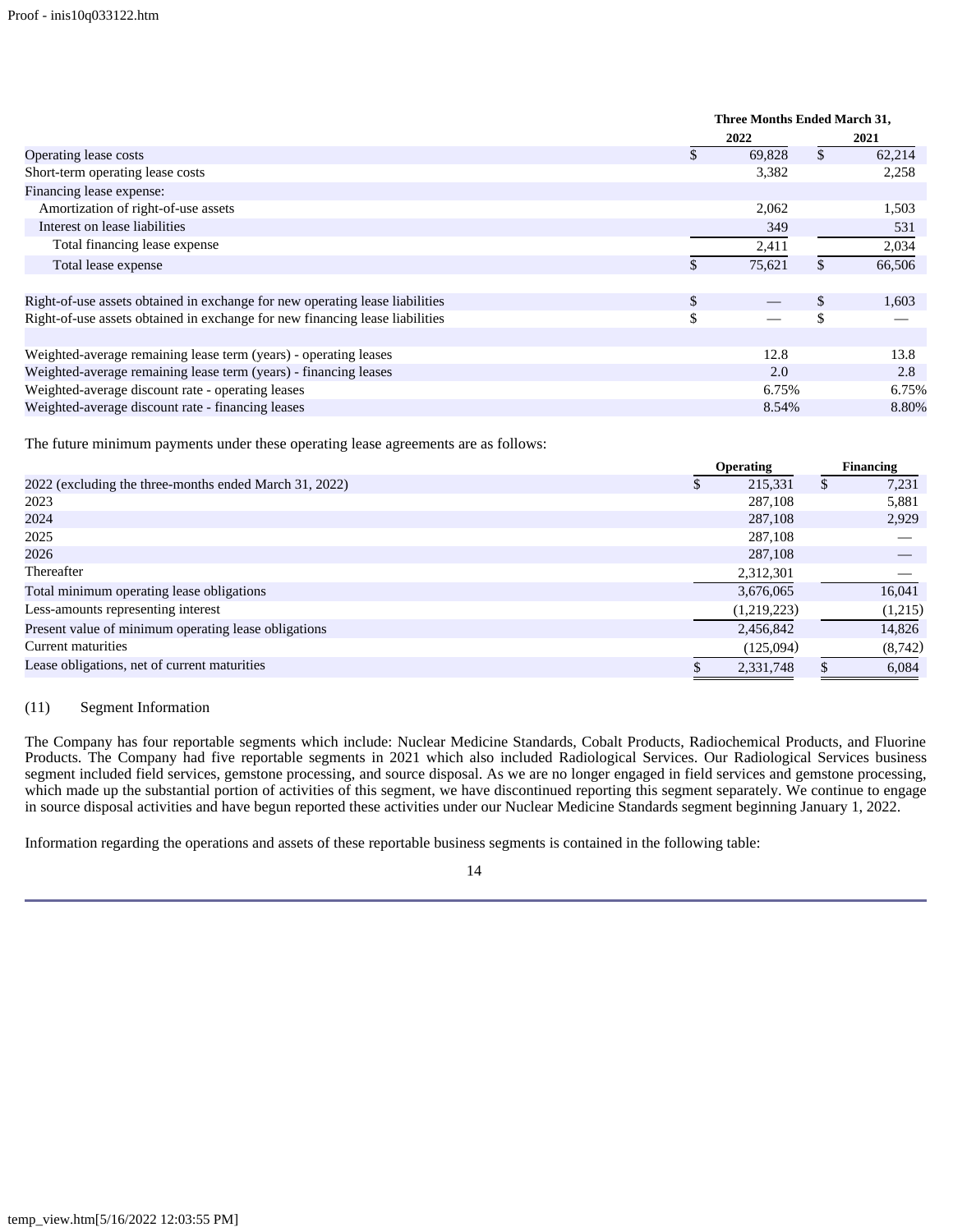|                               |      | Three months ended March 31, |           |  |  |
|-------------------------------|------|------------------------------|-----------|--|--|
| Sale of Product               | 2022 |                              | 2021      |  |  |
| <b>Radiochemical Products</b> | J    | 1,625,923                    | 661,177   |  |  |
| <b>Cobalt Products</b>        |      | 171,906                      | 118,373   |  |  |
| Nuclear Medicine Standards    |      | 1,009,612                    | 1,190,949 |  |  |
| <b>Fluorine Products</b>      |      |                              | 22,013    |  |  |
| <b>Total Segments</b>         |      | 2,807,441                    | 1,992,512 |  |  |
| Corporate revenue             |      | ---                          |           |  |  |
| <b>Total Consolidated</b>     | S    | 2.807.441                    | 1,992,512 |  |  |

|                                         | Three months ended March 31, |   |         |  |  |  |
|-----------------------------------------|------------------------------|---|---------|--|--|--|
| Depreciation and Amortization           | 2022                         |   | 2021    |  |  |  |
| <b>Radiochemical Products</b>           | 41.930                       | S | 79.547  |  |  |  |
| <b>Cobalt Products</b>                  | 12.141                       |   | 13,639  |  |  |  |
| Nuclear Medicine Standards              | 28,646                       |   | 16,622  |  |  |  |
| <b>Fluorine Products</b>                | 26,095                       |   | 26,095  |  |  |  |
| <b>Total Segments</b>                   | 108,812                      |   | 135,903 |  |  |  |
| Corporate depreciation and amortization | 10,306                       |   | 4.299   |  |  |  |
| <b>Total Consolidated</b>               | 119.118<br>S                 |   | 140,202 |  |  |  |

| Three months ended March 31, |             |      |            |  |  |
|------------------------------|-------------|------|------------|--|--|
| 2022                         |             | 2021 |            |  |  |
|                              | 2,470,663   | S    | 4,425      |  |  |
|                              | (13,075)    |      | (30,097)   |  |  |
|                              | 37,716      |      | 263,318    |  |  |
|                              | (31,830)    |      | (33,514)   |  |  |
|                              | 2,463,474   |      | 204,132    |  |  |
|                              | (1,208,429) |      | (805, 284) |  |  |
|                              | 1,255,045   |      | (601, 152) |  |  |
|                              |             |      |            |  |  |

|                                        | Three months ended March 31, |         |  |  |
|----------------------------------------|------------------------------|---------|--|--|
| <b>Expenditures for Segment Assets</b> | 2022                         | 2021    |  |  |
| <b>Radiochemical Products</b>          | $\qquad \qquad - \qquad$     | 3,103   |  |  |
| <b>Cobalt Products</b>                 |                              | 16,592  |  |  |
| Nuclear Medicine Standards             | 51,100                       | 135,000 |  |  |
| <b>Fluorine Products</b>               |                              | 4,060   |  |  |
| <b>Total Segments</b>                  | 51,100                       | 158,755 |  |  |
| Corporate purchases                    | <u>—</u>                     |         |  |  |
| <b>Total Consolidated</b>              | 51.100                       | 158,755 |  |  |

|                               | March 31,      | December 31,    |  |  |
|-------------------------------|----------------|-----------------|--|--|
| <b>Segment Assets</b>         | 2022           | 2021            |  |  |
| <b>Radiochemical Products</b> | 1,058,297<br>Φ | 2,890,590<br>ъĐ |  |  |
| <b>Cobalt Products</b>        | 550,321        | 597,420         |  |  |
| Nuclear Medicine Standards    | 1,412,533      | 2,259,759       |  |  |
| <b>Fluorine Products</b>      | 5,230,023      | 5,258,823       |  |  |
| <b>Total Segments</b>         | 8,251,174      | 11,006,592      |  |  |
| Corporate assets              | 8,801,964      | 5,320,550       |  |  |
| <b>Total Consolidated</b>     | 17,053,138     | 16,327,142      |  |  |

# (12) Subsequent Events

The Company has evaluated subsequent events from the balance sheet date through the date the financial statements were issued and determined that there were no material items to disclose.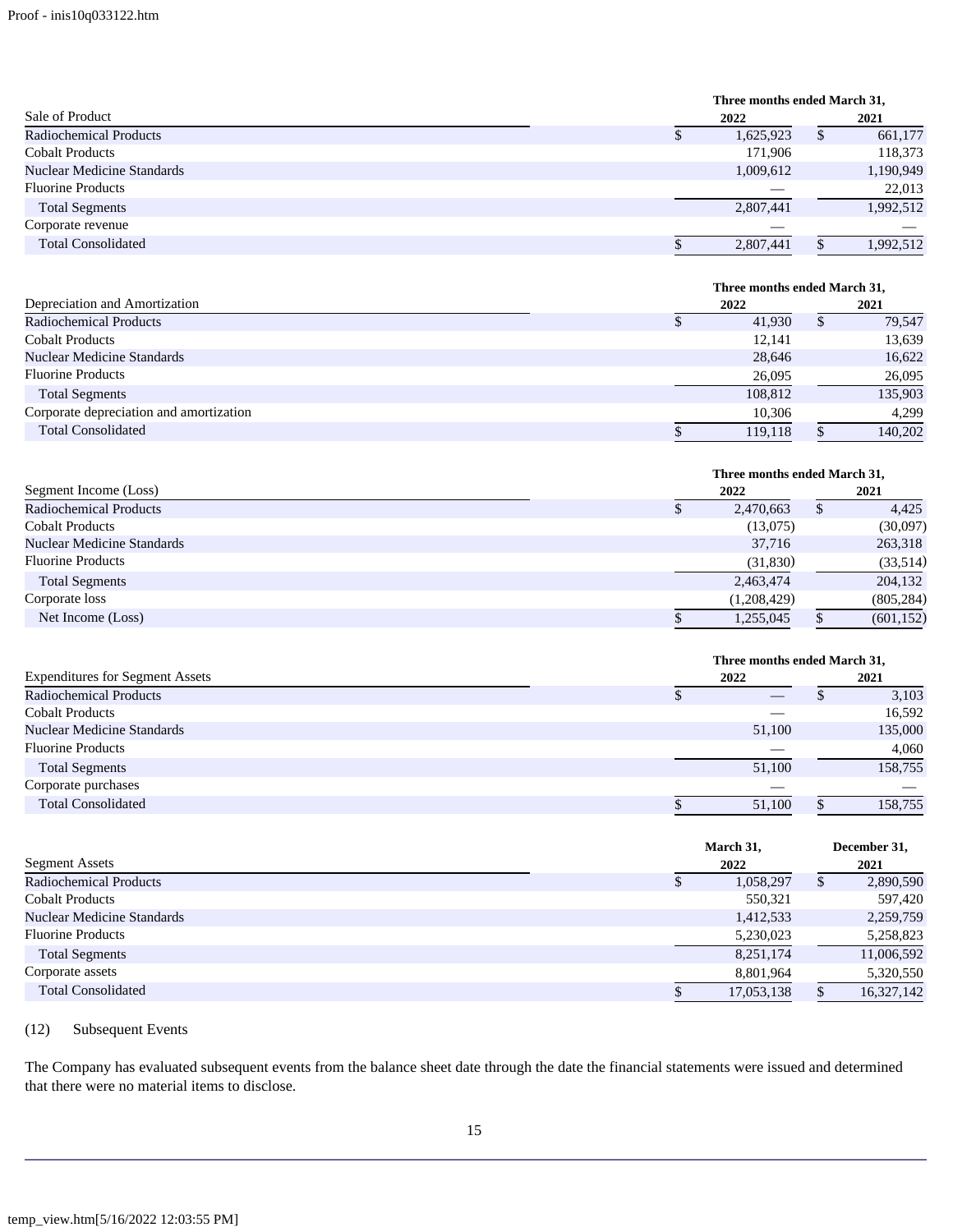# <span id="page-15-0"></span>**ITEM 2. MANAGEMENT'S DISCUSSION AND ANALYSIS OF FINANCIAL CONDITION AND RESULTS OF OPERATIONS**

*This Quarterly Report on Form 10-Q (the "Quarterly Report") contains forward-looking statements within the meaning of the Private Securities Litigation Reform Act of 1995. All statements, other than statements of historical fact, including statements regarding industry prospects and future results of operations or financial position, made in this Quarterly Report are forward-looking statements. Words such as "anticipates," "believes," "should," "expects," "future," "intends" and similar expressions identify forward-looking statements. Forward-looking statements reflect management's current expectations, plans or projections, and are inherently uncertain. Actual results could differ materially from management's expectations, plans or projections. Readers are cautioned not to place undue reliance on these forward-looking statements, which speak only as of the date of this Quarterly Report. Certain risks and uncertainties that could cause our actual results to differ significantly from management's expectations are described in the risk factors set forth in our Annual Report on Form 10-K for the fiscal year ended December 31, 2021 filed with the Securities and Exchange Commission (SEC) on March 31, 2022 and in the other reports we file with the SEC. These factors describe some but not all of the factors that could cause actual results to differ significantly from management's expectations. We undertake no obligation to update any forward-looking statements to reflect events or circumstances after the date hereof or to reflect the occurrence of unanticipated events. Readers are urged, however, to review the risks and other factors set forth in the reports that we file from time to time with the SEC.*

## BUSINESS OVERVIEW

International Isotopes Inc., its subsidiaries (including RadQual, LLC) and joint venture, TI Services, LLC (collectively, the Company, we, our, or us) manufacture a full range of nuclear medicine calibration and reference standards, manufacture a range of cobalt products, and distribute sodium iodide I-131 as a generic drug. We own 100% interest of RadQual, LLC (RadQual), a global supplier of molecular imaging quality control and calibration devices.

# RADQUAL ACQUISTION

On July 8, 2021, we entered into a Membership Interest Purchase Agreement (the Purchase Agreement) with RadQual and the sellers set forth in the Purchase Agreement, which included our Chairman of the Board, Chief Executive Officer, former Chairman of the Board, and certain other stockholders of the Company (collectively, the Sellers). Pursuant to the Purchase Agreement, we acquired all of the outstanding membership interests of RadQual not then-owned by the Company for an aggregate purchase price of approximately \$4.4 million, payable in shares of our common stock valued at \$0.11 per share (determined by the average trading price of our common stock on the OTC Markets during the 60 trading day period immediately prior to June 2, 2021) (the RadQual Acquisition). We issued an aggregate of 40,176,236 shares of its common stock to the Sellers as consideration in the RadQual Acquisition. Prior to the RadQual Acquisition, we owned approximately 24.5% of the outstanding membership interests of RadQual, and after acquiring all of the remaining membership interests of RadQual, RadQual became a wholly-owned subsidiary of the Company. The RadQual Acquisition closed on July 8, 2021.

Our business consists of the following four business segments in 2022 and five business segments in 2021:

*Nuclear Medicine Standards*. Our Nuclear Medicine Standards segment consists of the manufacture of sources and standards associated with Single Photon Emission Computed Tomography (SPECT) and Positron Emission Tomography (PET) imaging. These sources are used for indication of patient positioning for SPECT imaging, SPECT camera operational testing, and calibration of dose measurement equipment. Revenue from nuclear medicine products includes consolidated sales from TI Services, LLC (TI Services), a 50/50 joint venture that we formed with RadQual in December 2010 to distribute our products, as well as consolidated sales from RadQual. Our nuclear medicine standards products include a host of specially designed items used in the nuclear medicine industry. In addition to the manufacture of these products, we have developed a complete line of specialty packaging for the safe transport and handling of these products. Beginning January 1, 2022, this segment also includes miscellaneous source disposal activities that were previously reported as part of the Radiological Services segment.

*Cobalt Products.* Our Cobalt Products segment includes the production of bulk cobalt (cobalt-60), fabrication of cobalt capsules for radiation therapy and various industrial applications, and recycling of expended cobalt sources. We are the only company in the U.S. that can provide all these unique services. There has been a significant increase in regulation by the Nuclear Regulatory Commission (NRC) in recent years that has created a significant barrier to new entrants into this market. The Company has a contract in place with the U.S. Department of Energy (DOE) for the production of high specific activity cobalt in the Advanced Test Reactor (ATR) in Idaho. This agreement will be in effect until October 2024.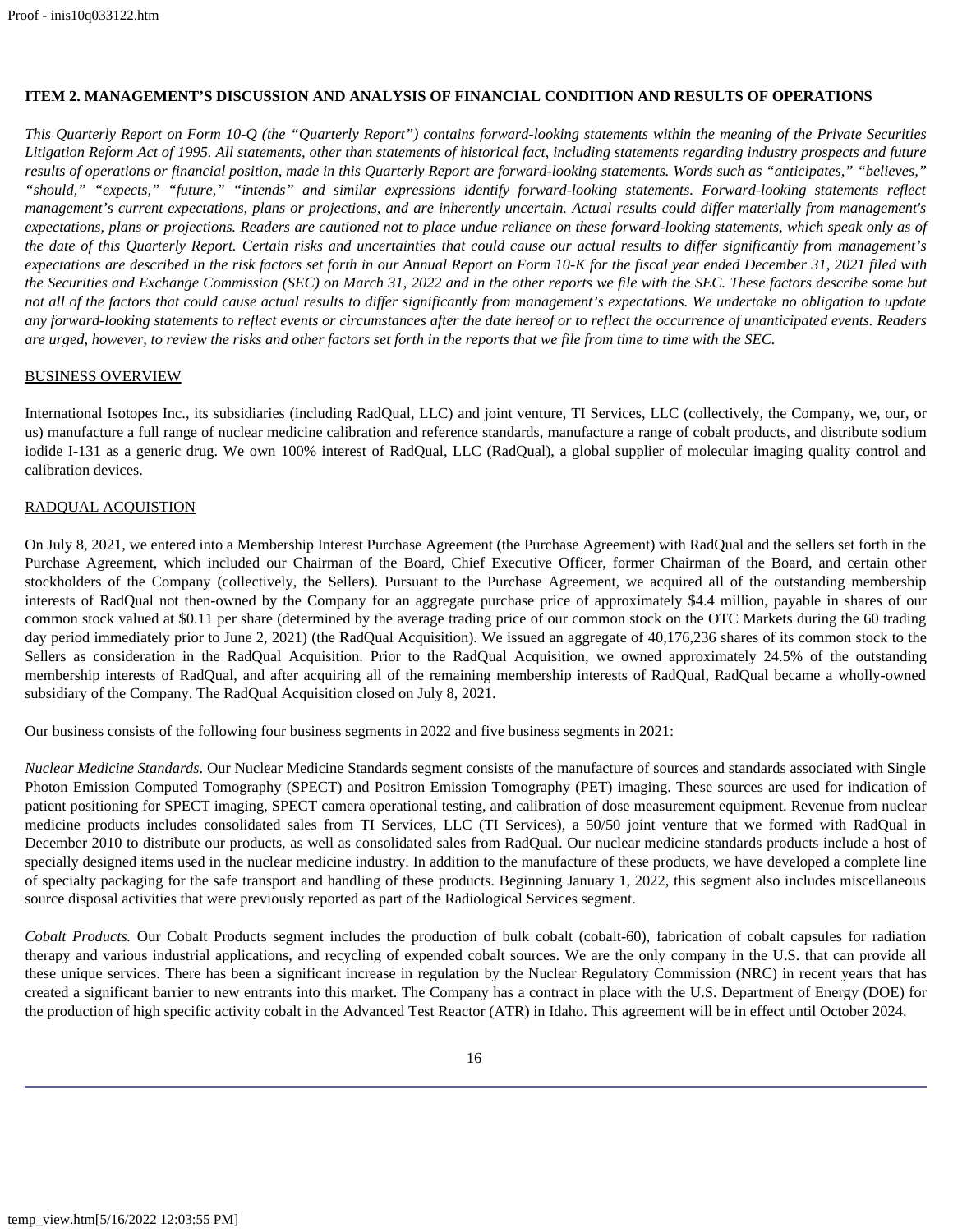*Radiochemical Products.* Our Radiochemical Products segment includes production and distribution and FDA approved generic sodium iodide I-131 drug product for the treatment of hyperthyroidism and carcinoma of the thyroid. We are the only U.S. Company distributing this generic drug product. This segment also includes distribution of certain other radiochemical products and contract manufacturing of radiopharmaceutical products for our customers.

*Fluorine Products.* We established the Fluorine Products segment in 2004 to support production and sale of the gases that we expected to produce using our Fluorine Extraction Process (FEP) in conjunction with the operation of the proposed depleted uranium de-conversion facility in Lea County, New Mexico. Near the end of 2013, due to changes in the nuclear industry, we placed further engineering work on this project on hold. We continue to hold discussions with potential future customers seeking this type of service, however, further development activity within this segment will be deferred until market and industry conditions change to justify resuming design and construction of the facility. In the meantime, the Company expects to continue to incur some costs associated with the maintenance of licenses and other necessary project investments, and to continue to keep certain agreements in place that will support resumption of project activities at the appropriate time.

*Radiological Services.* Our Radiological Services segment consisted of a wide variety of miscellaneous services such as decommissioning disused irradiation units, performing sealed source exchanges in irradiation and therapy units, and gemstone processing. The Company has suspended all of its field service activities and is in the process of terminating most gemstone processing. Due to decreased activity in this segment, starting January 1, 2022, this segment was merged into our Nuclear Medicine Standards segment.

# COVID-19 UPDATE

As a result of the COVID-19 pandemic, we experienced a reduction of sales within our nuclear medicine calibration standards segment and radiochemicals segment during 2021. There was no discernable impact from COVID-19 to our cobalt products business segment during the period. The decrease in sales for 2021 for our nuclear medicine calibration standards segment was the result of the temporary closure of many imaging clinics and suspension of elective or non-essential imaging procedures. During the three months ended March 31, 2022, we experienced some global shipping disruption that were partially attributable to the COVID-19 pandemic. The decrease in sales in our nuclear medicine calibration standards segment for the three months ended March 31, 2022 is largely due to these shipping disruptions.

To-date we have not furloughed or terminated any employees as a result of the financial impact of COVID-19. The Company has only seen a limited impact in our raw material supply chain related to the COVID-19, primarily some plastics which have been in strong demand for certain types of PPE. Alternative sources of raw materials have been obtained without any interruption to production. However, if we are unable to obtain alternative sources of raw materials in the future or if we experience other disruptions from the COVID-19 pandemic, we may experience an adverse impact on our operations, financial results, and cash flow.

## RESULTS OF OPERATIONS

# *Three Months Ended March 31, 2022 Compared to Three Months Ended March 31, 2021*

Revenue for the three months ended March 31, 2022 was \$2,807,441 as compared to \$1,992,512 for the same period in 2021, an overall increase of \$814,929, or approximately 41%. This increase in revenue was the result of increased revenue in our radiochemical and cobalt segments offset by decreased revenues in our Nuclear Medicine Standards segment, as discussed in detail below.

The following table presents a period-to-period comparison of total revenue by segment for the three months ended March 31, 2022 and 2021:

|                               |   | For the three-<br>months ended<br>March 31, |    | For the three-<br>months ended<br>March 31, |            |            |         |
|-------------------------------|---|---------------------------------------------|----|---------------------------------------------|------------|------------|---------|
| Sale of Product<br>2022       |   | 2021<br>\$ change                           |    |                                             | $%$ change |            |         |
| <b>Radiochemical Products</b> | Æ | 1,625,923                                   | P. | 661,177                                     |            | 964,746    | 146%    |
| <b>Cobalt Products</b>        |   | 171.906                                     |    | 118,373                                     |            | 53,533     | 45%     |
| Nuclear Medicine Standards    |   | 1,009,612                                   |    | 1,190,949                                   |            | (181, 337) | $-15%$  |
| <b>Fluorine Products</b>      |   |                                             |    | 22,013                                      |            | (22,013)   | $-100%$ |
| <b>Total Consolidated</b>     |   | 2,807,441                                   |    | 1,992,512                                   |            | 814.929    | 41%     |

Cost of sales increased to \$1,130,698 for the three months ended March 31, 2022 from \$831,354 for the same period in 2021. This is an increase of \$299,344, or approximately 36%. The increase in cost of sales in the three-month comparison was primarily due to the increased sales activity in our radiochemical and cobalt segments, as discussed in detail below. Gross profit for the three months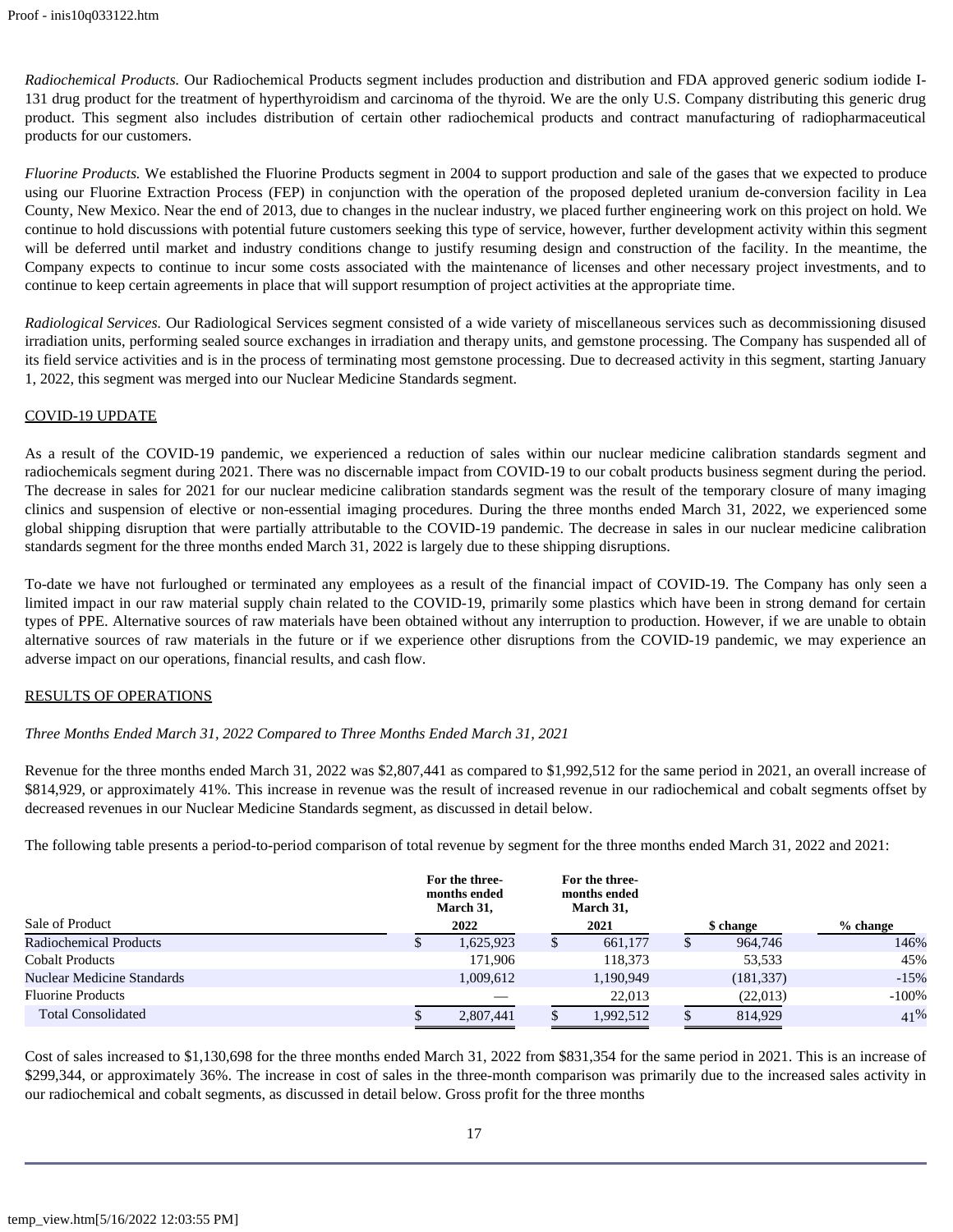ended March 31, 2022 was \$1,676,743, compared to \$1,161,158 for the same period in 2021. This represents an increase in gross profit of \$515,585, or approximately 44%.

The following table presents cost of sales and gross profit data for each of our business segments for the three months ended March 31, 2022 and 2021:

|                               |    | For the three-<br>months ended<br>March 31, | $%$ of<br><b>Total Sales</b> |              | For the three-<br>months ended<br>March 31, | $%$ of<br><b>Total Sales</b> |  |
|-------------------------------|----|---------------------------------------------|------------------------------|--------------|---------------------------------------------|------------------------------|--|
|                               |    | 2022                                        | 2022                         |              | 2021                                        | 2021                         |  |
| <b>Total Sales</b>            |    | 2,807,441                                   |                              |              | 1,992,512                                   |                              |  |
| Cost of Sales                 |    |                                             |                              |              |                                             |                              |  |
| <b>Radiochemical Products</b> | \$ | 562,365                                     | 20%                          | $\mathbb{S}$ | 305,484                                     | 15%                          |  |
| <b>Cobalt Products</b>        |    | 56,511                                      | 2%                           |              | 43,253                                      | 2%                           |  |
| Nuclear Medicine Standards    |    | 511,822                                     | 18%                          |              | 482,617                                     | 25%                          |  |
| <b>Fluorine Products</b>      |    |                                             |                              |              |                                             |                              |  |
| <b>Total Segments</b>         |    | 1,130,698                                   | 40%                          |              | 831,354                                     | 42%                          |  |
|                               |    |                                             |                              |              |                                             |                              |  |
| <b>Gross Profit</b>           | \$ | 1,676,743                                   |                              | \$           | 1,161,158                                   |                              |  |
| Gross Profit %                |    | 60%                                         |                              |              | 58%                                         |                              |  |

Operating expense increased approximately 27% to \$2,052,786 for the three months ended March 31, 2022, from \$1,611,686 for the same period in 2021. This increase of \$441,100, is primarily due to an approximate 40% increase in Salaries and Contract Labor costs and a 454% increase in Research and Development costs. The increase in Salaries and Contract Labor costs is a result of increased equity based compensation and increases to labor rates incurred during the three months ended March 31, 2022, as compared to the same period in 2021. The 454% increase in Research and Development cost is due to increased activity in product development during the three months ended March 31, 2022, as compared to the same period in 2021.

The following table presents a comparison of total operating expense for the three months ended March 31, 2022 and 2021:

|                                        | For the three-<br>months ended<br>March 31, |   | For the three-<br>months ended<br>March 31, |          |           |
|----------------------------------------|---------------------------------------------|---|---------------------------------------------|----------|-----------|
| <b>Operating Costs and Expenses:</b>   | 2022                                        |   | 2021                                        | % change | \$ change |
| Salaries and Contract Labor            | 933.249                                     | Φ | 668,520                                     | 40%      | 264,729   |
| General, Administrative and Consulting | 913.123                                     |   | 905.929                                     | 1%       | 7.194     |
| <b>Research and Development</b>        | 206,414                                     |   | 37.237                                      | 454%     | 169,177   |
| Total operating expenses               | 2,052,786                                   |   | 1,611,686                                   | 27%      | 441,100   |

Other income was \$1,802,800 for the three months ended March 31, 2022, as compared to \$143,120 for the same period in 2021. This is an increase of \$1,659,680, or approximately 1160%, primarily due to a \$1,797,978 gain on sale of assets to Pharmalogic Idaho, LLC. In February 2022, we entered into an Asset Purchase Agreement with Pharmalogic Idaho, LLC, pursuant to which we sold certain assets for \$4.0 million in cash. The Assets consisted primarily of manufacturing equipment and a sublease acquired by the Company in connection with the previously announced termination of the manufacturing and supply agreement with another company.

Interest expense for the three months ended March 31, 2022 was \$171,757, compared to \$198,291 for the same period in 2021. This is a decrease of \$26,534, or approximately 13%. Interest expense includes dividends accrued on our Series C Redeemable Convertible Preferred Stock (Series C Preferred Stock). As discussed below, we issued Series C Preferred Stock in February 2017 and May 2017. For the three months ended March 31, 2022, we accrued dividends payable of \$60,945, which have been recorded as interest expense. Additionally, non-cash interest expense in the amount of \$26,548 for the accretion of the beneficial conversion feature of the 2019 Promissory Note and \$37,518 for the issuance of warrants in conjunction with the 2019 Promissory Note were recorded for the three months ended March 31, 2022. See Note 7 "Debt" to our unaudited consolidated financial statements in this Quarterly Report for additional information about our indebtedness and the associated interest expense.

Our net income for the three months ended March 31, 2022, was \$1,255,045, compared to net loss of \$601,152, for the same period in 2021. This is an increase in income of \$1,856,197 is largely the result of the approximate \$1.8 million gain on sale of assets. Additionally the increase in income is the result of the increase in revenue in our radiochemical and cobalt product segments offset by the increase in operating expense from salaries and contract labor and expenses from research and development for the three months ended March 31, 2022, as compared to the same period in 2021.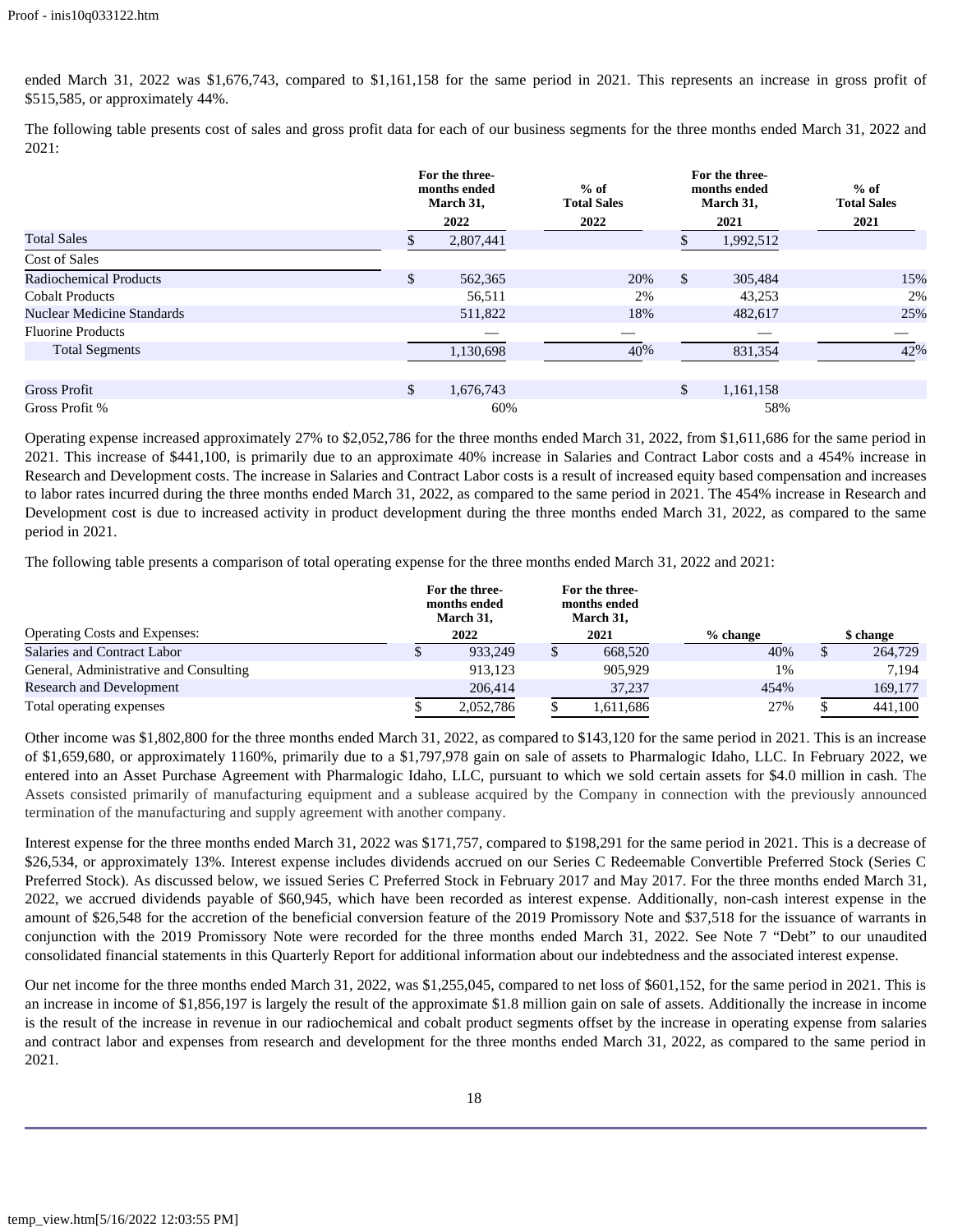*Radiochemical Products*. Revenue from the sale of radiochemical products for the three months ended March 31, 2022 was \$1,625,923, compared to \$661,177 for the same period in 2021. This is an increase of \$964,746, or approximately 146% during the three months ended March 31, 2022. The increase is the result of increased sales caused by a reduction in sales by our competitor. The reduction in sales by our competitor resulted from a short-term shutdown of a European reactor facility that normally supplied their sodium iodide I-131.

Gross profit of radiochemical products for the three months ended March 31, 2022 was \$1,063,558, compared to \$355,693, for the same period in 2021, and gross profit percentages were approximately 65% and 54% for the three months ended March 31, 2022 and 2021, respectively. This increased gross profit percentage is a result of increased sales of our new generic sodium iodine I-131 drug product, which carries a higher gross margin, and continued improvements of utilization of raw materials. Cost of sales for radiochemical products increased to \$562,365 for the three months ended March 31, 2022, as compared to \$305,484 for the same period in 2021. This is an increase of \$256,881, or approximately 84%, and was primarily the result of increased sales of product. Operating expense for this segment increased to \$390,873 for the three months ended March 31, 2022, compared to \$351,268 for the same period in 2021. This increase in operating expense of \$39,605, or approximately 11%, was primarily due to increased costs for labor costs, production supplies, and advertising expense. As discussed above, other income from the radiochemical products segment included a \$1,797,978 gain on sale of manufacturing equipment and a sublease acquired by the Company in connection with the previously announced termination of the manufacturing and supply agreement with another company. This segment reported net income of \$2,470,663 for the three months ended March 31, 2022, as compared to net income of \$4,425 for the same period in 2021. The increase in net income of \$2,466,238 is the result of the gain on sale of assets and the 146% increase in revenue.

*Cobalt Products*. Revenue from the sale of cobalt products for the three months ended March 31, 2022 was \$171,906, compared to \$118,373, for the same period in 2021. This represents an increase of \$53,533, or approximately 45%. The increase was primarily due to the timing of cobalt sealed source manufacturing sales. Large value sales of high activity cobalt sources occur at somewhat random times throughout the year. Frequently the timing of these sales can have a significant impact on period comparisons.

In October 2014, we entered into a ten-year agreement with the DOE for the irradiation of cobalt targets. It takes many years to irradiate these cobalt targets to the desired level of activity and we anticipated having high specific activity cobalt available for our customers in 2020. However, the material had lower than expected activity and further receipt of material was delayed until about June 2021. At that point the material still had lower than expected activity, and we reached an agreement with the DOE to purchase the material at a discounted rate. Periodically we have been able to acquire recycled material that can be used to manufacture sealed sources for customers, and in some instances, our customers have supplied their own cobalt material for source fabrication. We also have access to additional low specific activity material produced by the DOE and expect to obtain, process, and sell additional cobalt products as a result during the remainder of 2022.

We have entered into cobalt purchase agreements with several customers. Pursuant to these contracts, we will supply bulk cobalt-60 and in some cases, provide source manufacturing and installation services for the customer. The terms of these cobalt contracts require some advance progress payments from each customer. The funding received under these contracts has been recorded as unearned revenue under short- and long-term liabilities in our consolidated financial statements. For the three months ended March 31, 2022 and 2021, we recognized approximately \$10,600 and \$7,800, respectively when we fulfilled contract performance objectives by supplying sealed sources manufactured with cobalt from the ATR or alternate suppliers.

Cost of sales for the three months ended March 31, 2022, was \$56,511, as compared to \$43,253, for the same period in 2021. Gross profit for cobalt products for the three months ended March 31, 2022 was \$115,395 compared to \$75,120 for the same period in 2021. This is an increase of \$40,275, or approximately 54% and is attributable to an increase in source manufacturing for the three months ended March 31, 2022, as compared to the same period in 2021. Our gross profit percentages were approximately 67% and 63% for the three-month periods ended March 31, 2022 and 2021, respectively. The increase in the gross profit percentage for the three months ended March 31, 2022 is primarily due to decreased costs of raw material used in the manufacture of sealed sources. Operating expense in this segment increased to \$128,470 for the three months ended March 31, 2022, from \$105,217 for the same period in 2021. This is an increase of \$23,253, or approximately 22%. This increase in operating expenses for the three months ended March 31, 2022 is due to increased equipment expenses and labor expenses. Our net loss for cobalt products was \$13,075 for the three months ended March 31, 2022, as compared to a net loss of \$30,097 for the same period in 2021. The decrease in net loss of \$17,022, or approximately 57%, was attributable to the increase revenue from cobalt sealed source manufacturing partially offset by the increased operating expenses during the period.

*Nuclear Medicine Standards*. Revenue from nuclear medicine products for the three months ended March 31, 2022, was \$1,009,612, compared to \$1,190,949 for the same period in 2021. This represents a decrease in revenue of \$181,337, or approximately 15%. Sales decreased for the period ended March 31, 2022 due to continued slow demand of Nuclear Medicine imaging products resulting from the continued adverse impact of COVID-19 upon our customers and clinics during the three months ended March 31, 2022.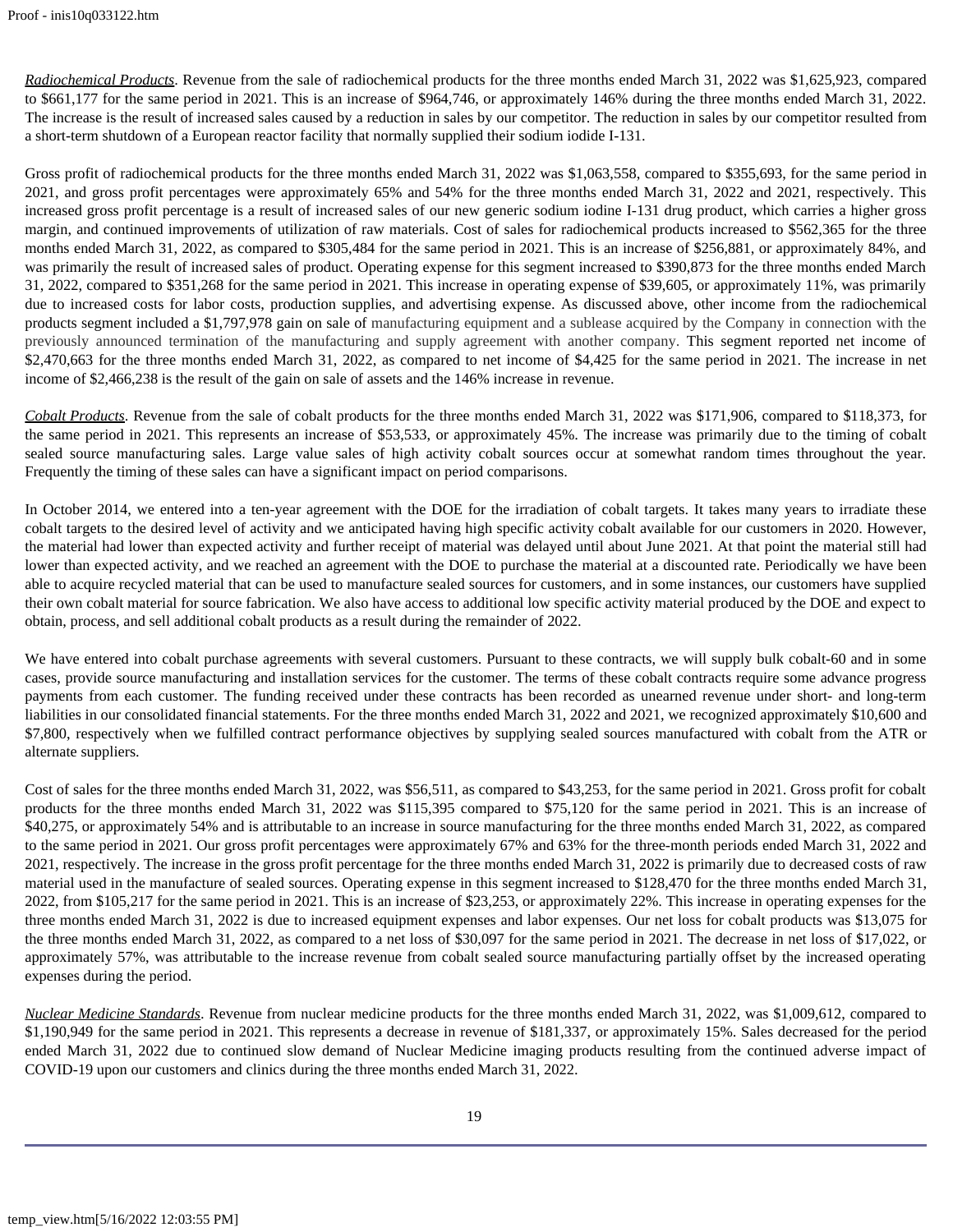Cost of sales for our nuclear medicine standards segment for the three months ended March 31, 2022, was \$511,822, as compared to \$482,617 for the same period in 2021. The increase in cost of sales in the period-to-period comparison of \$29,205, or 6%, was due to increased costs for supplies and raw materials during the three-month period ended March 31, 2022, as compared to the same period in 2021. Gross profit for our nuclear medicine standards segment for the three months ended March 31, 2022 was \$497,790 compared to \$708,332 for the same period in 2021, and gross profit percentages were approximately 49% and 59% for the three months ended March 31, 2022 and 2021, respectively. This is a decrease in gross profit of \$210,542, or approximately 30%. The decrease in gross profit in the period-to-period comparison is primarily the result of the decreased sales and increasing production costs.

Operating expense for this segment for the three months ended March 31, 2022 increased to \$460,074, from \$445,014 for the same period in 2021. This is an increase of 15,060, or approximately 3%, and is the result of waste disposal fees that occurred in the three months ended March 31, 2022 with no such costs in the same period in 2021. Operating expenses includes non-controlling member interest expense attributable to RadQual and TI Services of \$0 for the three months ended March 31, 2022 compared with \$95,486 for the three months ended March 31, 2021. In July 2021, we purchased the remaining 75.5% interest in RadQual; this resulted in RadQual and TI Services becoming our fully owned subsidiaries. Net income for this segment for the three months ended March 31, 2022 was \$37,716, compared to \$263,318 for the same period in 2021. This is a decrease in net income of \$225,602, or approximately 86% and is primarily the result of decreased revenue.

*Radiological Services.* Starting in 2022, due to drastically decreased activity in the segment, all remaining activities in our Radiological Services will be reported in our Nuclear Medicine Products segment.

In January 2020, we notified our gemstone processing customer that the service contract with them was being terminated because the volume of gemstones sent for processing did not meet contract minimums. The termination activities and wrap up of this service substantially occurred in 2021 and the Company saw a steady decline in revenue from this service as production was wrapped up. In the first half of 2022, we plan to convert the spaces in the facility that had been used to perform this contract work into expanded Nuclear Medicine new product manufacturing. The loss in revenue expected from termination of the gemstone processing agreement is expected to be more than compensated for by the expansion of new nuclear medicine source products.

Revenue from field service work for the DOE had accounted for the majority of revenue in this segment. However, Radiological Field Services did not generate any Radiological Services segment sales in 2022 or 2021. This was the result the removal of this activity from our NRC license.

*Fluorine Products.* For the three months ended March 31, 2022, we had no revenue for our fluorine products segment. Revenue for the three months ended March 31, 2021 was \$22,013. Revenue in 2021 were related to an agreement to provide engineering and technical assistance services related to our fluorine products intellectual property.

During the three months ended March 31, 2022, we incurred \$31,830 of expense related to items in support of future planning and design for the proposed de-conversion facility, as compared to \$55,527 for the same three-month period in 2021. This is a decrease of 43% in the period-to-period comparison and is the result of decreased professional services costs.

We established the Fluorine Products segment in 2004 to support production and sale of the gases produced using our FEP. The project has been placed on hold since 2013 and we will continue to limit our expenditures to essential items such as maintenance of the NRC license, land use agreements, communication with our prospective FEP product customers, and interface with the State of New Mexico and Lea County officials until such time that we decide to resume the project.

## LIQUIDITY AND CAPITAL RESOURCES

At March 31, 2022, we had cash and cash equivalents of \$3,136,639 as compared to \$474,851 at December 31, 2021. This is an increase of \$2,661,788 or approximately 561%. For the three months ended March 31, 2022, net cash used in operating activities was \$857,877 and for the three months ended March 31, 2021, net cash used in operating activities was \$293,296. The increase in cash used in operating activities was a result of increased accounts receivable due to increased revenue and a reduction in accounts payable and accrued liabilities. The increase in cash and cash equivalents at period end in the period-to-period comparison is the result of increased net income.

Inventories at March 31, 2022 totaled \$889,155, and inventories at December 31, 2021 totaled \$924,775. Our inventory consists of work in process material for our Radiochemical Products, Cobalt Products, and Nuclear Medicine Products segments.

Cash provided by investing activities was \$3,948,900 for the three months ended March 31, 2022, and cash used in investing activities was \$158,755 for the same period in 2021. The cash provided in the three months ended March 31, 2022 was for the sale of assets for \$4,000,000. The cash used in the three months ended March 31, 2021 was for purchase of equipment.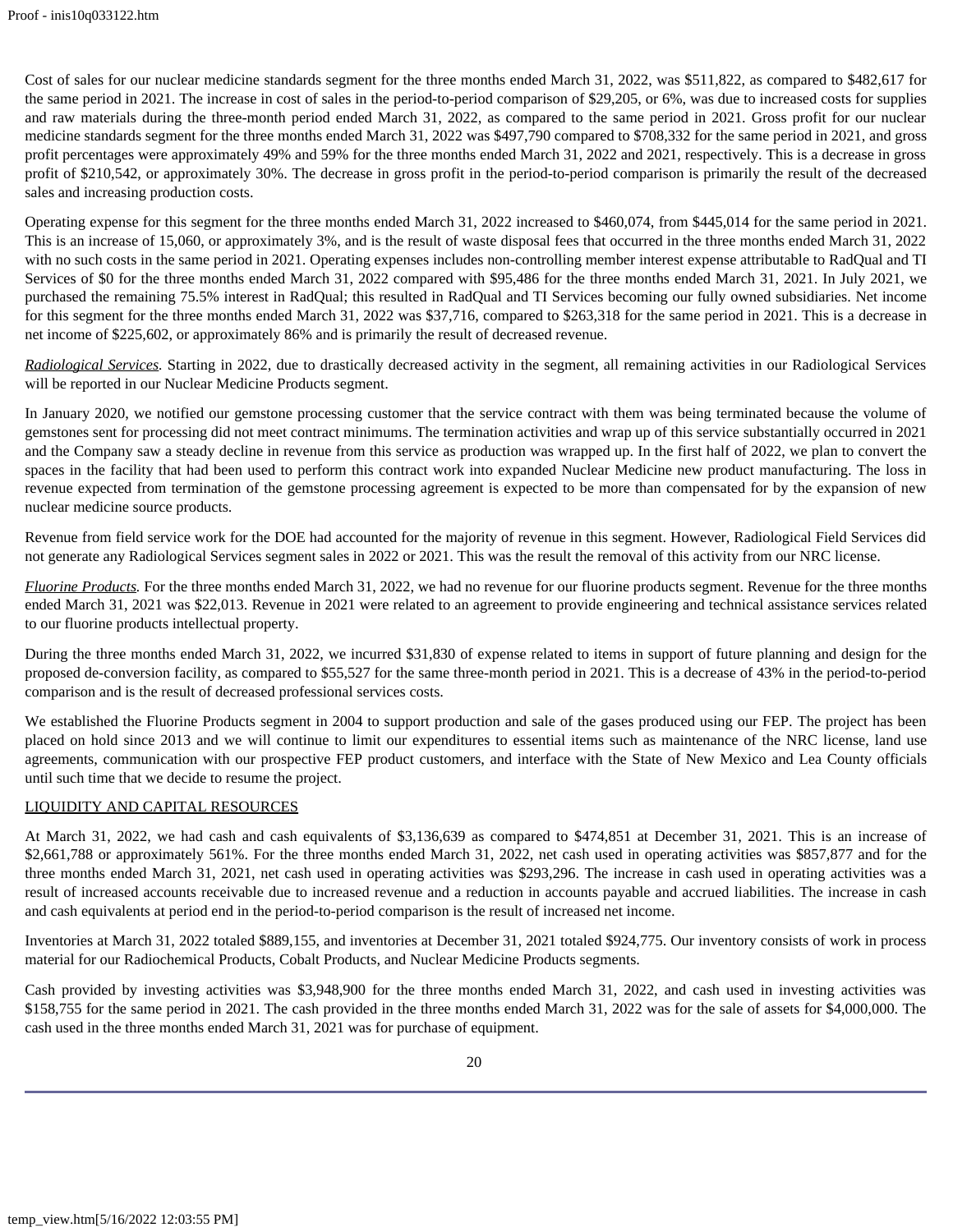Financing activities used cash of \$429,224, during the three months ended March 31, 2022, and cash used by financing activities for the same period in 2021 was \$54,732. During the three months ended March 31, 2022, cash paid for interest was \$44,818 and during the same three-month period in 2021, cash paid for interest was \$50,128. Additionally, during the three months ended March 31, 2022, we received \$5,829 in proceeds from the sale of our common stock through our Employee Stock Purchase Plan and \$61,168 for exercise of warrants, as compared to \$4,478 in proceeds from the sale of our common stock through our Employee Stock Purchase Plan for the same period in 2021. During the three months ended March 31, 2022, principal payments on notes payable was \$494,159, as compared to \$158,580 for the same period in 2021. This increase in principal payments was largely due to payment in full of the 2021 Promissory Note as described below.

In February 2022, the Company paid its third annual dividend on the Series C Preferred Stock. Dividends payable totaled \$243,780. Some holders of the Series C Preferred Stock elected to settle their dividend payments with shares of the Company's common stock in lieu of cash. The Company issued 2,271,980 shares of common stock in lieu of a dividend payment of \$204,480. The remaining \$39,300 of dividend payable was settled with cash.

Total increase in cash for the three-month period ended March 31, 2022, was \$2,661,799 compared to a cash decrease of \$506,783 for the same period in 2021.

We expect that cash from operations, cash raised via equity financing, and our current cash balance will be sufficient to fund operations for the next twelve months. Our future liquidity and capital funding requirements will depend on numerous factors, including, contract manufacturing agreements, commercial relationships, technological developments, market factors, available credit, and voluntary warrant redemption by shareholders. There is no assurance that additional capital and financing will be available on acceptable terms to the Company or at all.

At March 31, 2022, there were 2,925,000 outstanding warrants to purchase our common stock. Included in this number are 2,925,000 Class N Warrants issued May 12, 2017, with an exercise price of \$0.10 per share and an expiration date of May 12, 2022.

## *Debt*

In December 2013, we entered into a promissory note agreement with our then Chairman of the Board and one of our major shareholders, pursuant to which we borrowed \$500,000 (the 2013 Promissory Note). The 2013 Promissory Note is secured and bears interest at 6% per annum and was originally due June 30, 2014. According to the terms of the 2013 Promissory Note, at any time, the lenders may settle any or all of the principal and accrued interest with shares of our common stock. In June 2014, pursuant to a modification, the maturity date was extended to December 31, 2017. In February 2017, the 2013 Promissory Note was further modified to extend the maturity date to December 31, 2020, with all remaining terms unchanged. In December 2019, the 2013 Promissory Note was further modified to extend the maturity date to December 31, 2021, with all remaining terms unchanged. In January 2022, the 2013 Promissory Note was modified to extend the maturity date to December 31, 2023, with all remaining terms unchanged. At March 31, 2022, accrued interest payable on the 2013 Promissory Note totaled 249,234.

In April 2018, we borrowed \$120,000 from our Chief Executive Officer and Chairman of the Board pursuant to a promissory note (the 2018 Promissory Note). The 2018 Promissory Note accrues interest at 6% per annum, which is payable upon maturity of the 2018 Promissory Note. The 2018 Promissory Note was originally unsecured and originally matured on August 1, 2018. At any time, the holder of the 2018 Promissory Note may elect to have any or all of the principal and accrued interest settled with shares of our common stock based on the average price of the shares over the previous 20 trading days. Pursuant to an amendment to the 2018 Promissory Note in June 2018, the maturity date was extended to March 31, 2019 with all other provisions remaining unchanged. Pursuant to a second amendment to the 2018 Promissory Note in February 2019, the maturity date was extended to July 31, 2019 with all other provisions remaining unchanged. Pursuant to a third amendment to the 2018 Promissory Note in July 2019, the maturity date was extended to January 31, 2020 with all other provisions remaining unchanged. Pursuant to a fourth amendment to the 2018 Promissory Note in December 2019, the maturity date was extended to December 31, 2021, the note was modified to become secured by company assets, with all other provisions remaining unchanged. In December 2021, the 2018 Promissory Note was modified to extend the maturity date to December 31, 2023, with all remaining terms unchanged. At March 31, 2022, accrued interest on the 2018 Promissory Note totaled \$21,370.

In December, 2019 and February 2020, we borrowed \$1,000,000 from our Chief Executive Officer, Chairman of the Board, former Chairman of the Board, and one of our major shareholders pursuant to a promissory note (the 2019 Promissory Note). The 2019 Promissory Note bears an interest rate of 4% annually and is due December 31, 2022. According to the terms of the 2019 Promissory Note, at any time, the lenders may settle any or all of the principal and accrued interest with shares of the Company's common stock based on the average closing price of the Company's common stock for the 20 days preceding the payment. At March 31, 2022, the balance of the 2019 Promissory Note was \$1,000,000, The remaining debt discount was \$112,555, the remaining beneficial conversion feature was \$79,643, and the accrued interest on the 2019 Promissory Note totaled \$89,131.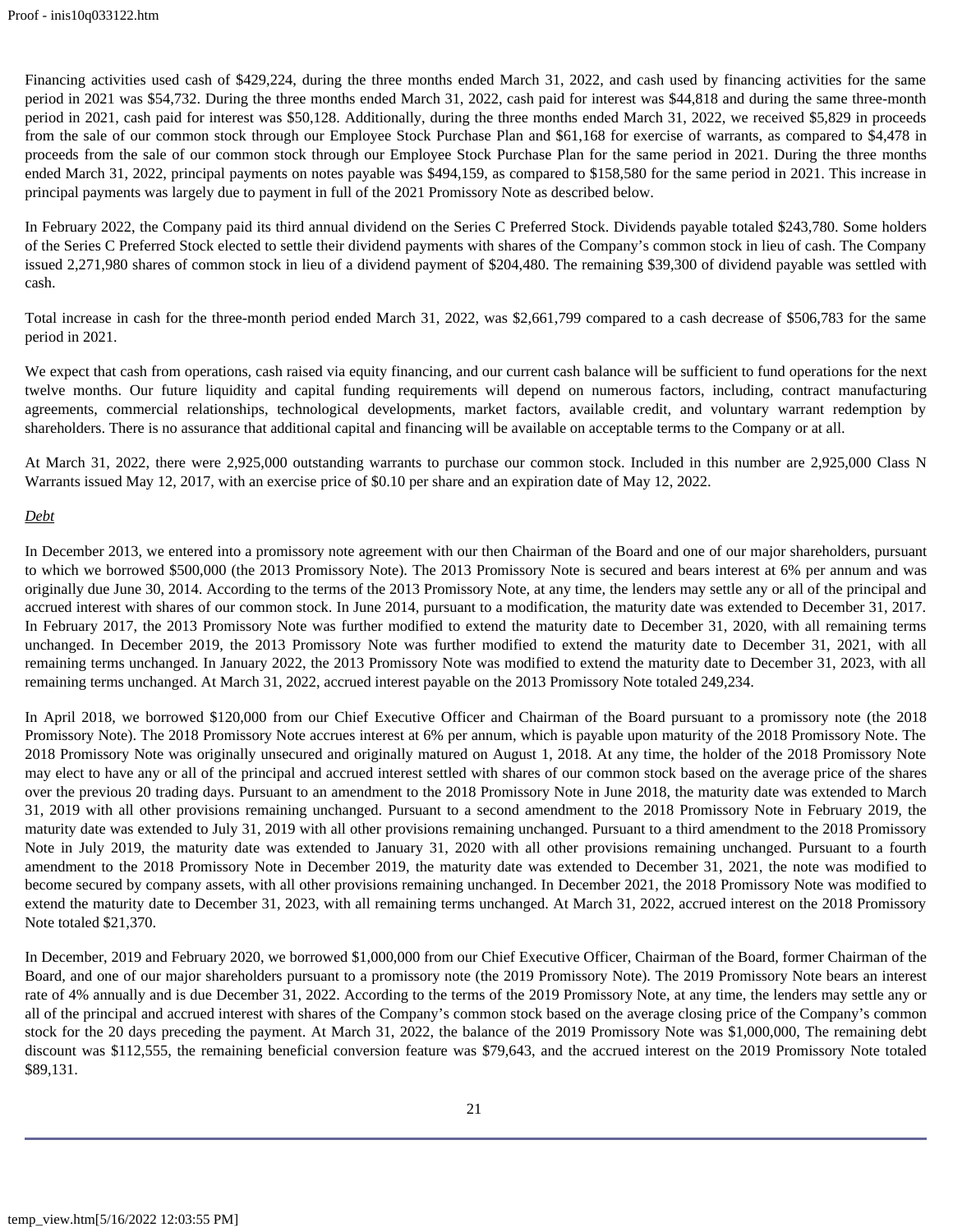In April 2021, we borrowed \$250,000 from its Chief Executive Officer and Chairman of the Board pursuant to a promissory note (the 2021 Promissory Note). The 2021 Promissory Note accrued interest at 6% per annum, which was payable upon maturity of the 2021 Promissory Note. The 2021 Promissory Note was originally secured and was to mature on December 31, 2022. At any time, the holders of the 2021 Promissory Note were able to elect to have any or all of the principal and accrued interest settled with shares of our common stock at a conversion price of \$0.11 per share. On March 31, 2022, the Company paid in full the 2021 Promissory Note. The payment included \$250,000 in principal payments and \$14,500 in interest paid.

# CRITICAL ACCOUNTING POLICIES

From time-to-time, management reviews and evaluates certain accounting policies that are considered to be significant in determining our results of operations and financial position.

A description of the Company's critical accounting policies that affect the preparation of the Company's financial statements is set forth in the Company's Annual Report on Form 10-K for the year ended December 31, 2021, filed with the SEC on March 31, 2022.

# <span id="page-21-0"></span>**ITEM 4. CONTROLS AND PROCEDURES**

## **Evaluation of Disclosure Controls and Procedures**

We maintain disclosure controls and procedures as defined in Rules 13a-15(e) and 15d-15(e) under the Securities Exchange Act of 1934, as amended (the Exchange Act), that are designed to ensure that material information relating to us is made known to the officers who certify our financial reports and to other members of senior management and the Board of Directors. These disclosure controls and procedures are designed to ensure that information required to be disclosed in our reports that are filed or submitted under the Exchange Act are recorded, processed, summarized, and reported within the time periods specified in the SEC's rules and forms. Disclosure controls and procedures include, without limitation, controls and procedures designed to ensure that information required to be disclosed by us in the reports that we file or submit under the Exchange Act is accumulated and communicated to our management, including our principal executive and principal financial officers, or persons performing similar functions, as appropriate, to allow timely decisions regarding required disclosure.

Management, with the participation of our Chief Executive Officer and Chief Financial Officer, has evaluated the effectiveness, as of March 31, 2022, of our disclosure controls and procedures. Based on that evaluation, our Chief Executive Officer and Chief Financial Officer concluded that our disclosure controls and procedures were effective as of March 31, 2022.

## **Changes in Internal Control over Financial Reporting**

There have been no changes in our internal control over financial reporting (as defined in Rules 13a-15(f) and 15d-15(f) under the Exchange Act) during the quarter ended March 31, 2022 that have materially affected, or are reasonably likely to materially affect, our internal control over financial reporting.

## **PART II – OTHER INFORMATION**

## **ITEM 1. LEGAL PROCEEDINGS**

A discussion of legal matters is found in Note 8, "Commitments and Contingencies", in the accompanying notes to the unaudited condensed consolidated financial statements included in Part I - Item 1. Financial Statements of this Quarterly Report.

# **ITEM 1A. RISK FACTORS**

There have been no material changes or updates to the risk factors previously disclosed in Item 1A. "Risk Factors" of our Annual Report on Form 10-K for the year ended December 31, 2021.

## **ITEM 2. UNREGISTERED SALES OF EQUITY SECURITIES AND USE OF PROCEEDS**

None.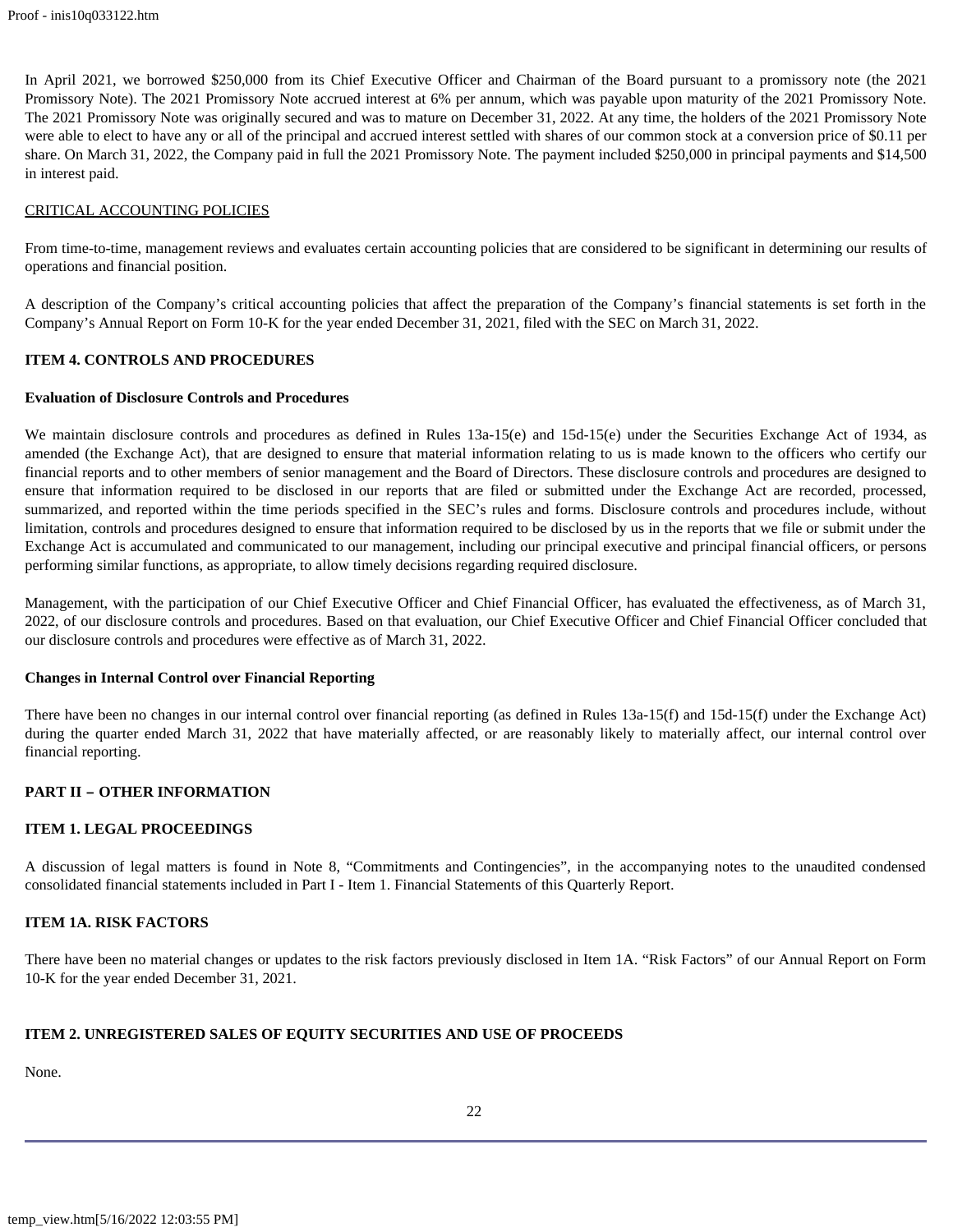# **ITEM 6. EXHIBITS**

| Exhibit No.            | Description                                                                                                                                                                                                                                                                               |
|------------------------|-------------------------------------------------------------------------------------------------------------------------------------------------------------------------------------------------------------------------------------------------------------------------------------------|
| $2.2++$                | Asset Purchase Agreement, dated February 10, 2022, between International Isotopes Inc. and Pharmalogic Idaho, LLC (incorporated<br>by reference to Exhibit 2.1 of the Company's Current Report on Form 8-K filed on February 16, 2022).                                                   |
| 3.1                    | Restated Certificate of Formation, as amended (incorporated by reference to Exhibit 3.1 of the Company's Quarterly Report on Form<br>10-Q for quarter ended June 30, 2010).                                                                                                               |
| 3.2                    | Statement of Designation of the Series C Convertible Redeemable Preferred Stock of International Isotopes Inc. (incorporated by<br>reference to Exhibit 3.1 of the Company's Current Report on Form 8-K filed on February 24, 2017).                                                      |
| 3.3                    | Certificate of Amendment to Statement of Designation of the Series C Convertible Redeemable Preferred Stock International<br>Isotopes Inc., dated February 16, 2022 (incorporated by reference to Exhibit 3.1 of the Company's Current Report on Form 8-K filed<br>on February 22, 2022). |
| 3.4                    | Bylaws (incorporated by reference to Exhibit 3.2 of the Company's Registration Statement on Form SB-2 filed on May 1, 1997<br>(Registration No. 333-26269)).                                                                                                                              |
| $31.1*$                | Certification by the Chief Executive Officer under Section 302 of the Sarbanes-Oxley Act of 2002.                                                                                                                                                                                         |
| $31.2*$                | Certification by the Chief Financial Officer under Section 302 of the Sarbanes-Oxley Act of 2002.                                                                                                                                                                                         |
| $32.1**$               | Certification by the Chief Executive Officer furnished pursuant to 18 U.S.C. Section 1350 adopted pursuant to Section 906 of the<br>Sarbanes-Oxley Act of 2002.                                                                                                                           |
| 32.2**                 | Certification by the Chief Financial Officer furnished pursuant to 18 U.S.C. Section 1350 adopted pursuant to Section 906 of the<br>Sarbanes-Oxley Act of 2002.                                                                                                                           |
| 101.INS*               | Inline XBRL Instance Document - the instance document does not appear in the Interactive Data File because its XBRL tags are<br>embedded within the Inline XBRL document.                                                                                                                 |
| 101.SCH*               | Inline XBRL Taxonomy Extension Schema Document                                                                                                                                                                                                                                            |
| $101.CAL*$             | Inline XBRL Taxonomy Extension Calculation Linkbase Document                                                                                                                                                                                                                              |
| 101.DEF*               | Inline XBRL Taxonomy Extension Definition Linkbase Document                                                                                                                                                                                                                               |
| $101.LAB*$             | Inline XBRL Taxonomy Extension Label Linkbase Document                                                                                                                                                                                                                                    |
| 101.PRE*               | Inline XBRL Taxonomy Extension Presentation Linkbase Document                                                                                                                                                                                                                             |
| 104                    | Cover Page Interactive Data File (embedded within the Inline XBRL document and contained in Exhibit 101).                                                                                                                                                                                 |
| * Filed herewith.      |                                                                                                                                                                                                                                                                                           |
| ** Furnished herewith. |                                                                                                                                                                                                                                                                                           |

++ Schedules have been omitted pursuant to Item 601(b)(2) of Regulation S-K. The Company hereby undertakes to supplementally furnish copies of any omitted schedules to the Securities and Exchange Commission upon request.